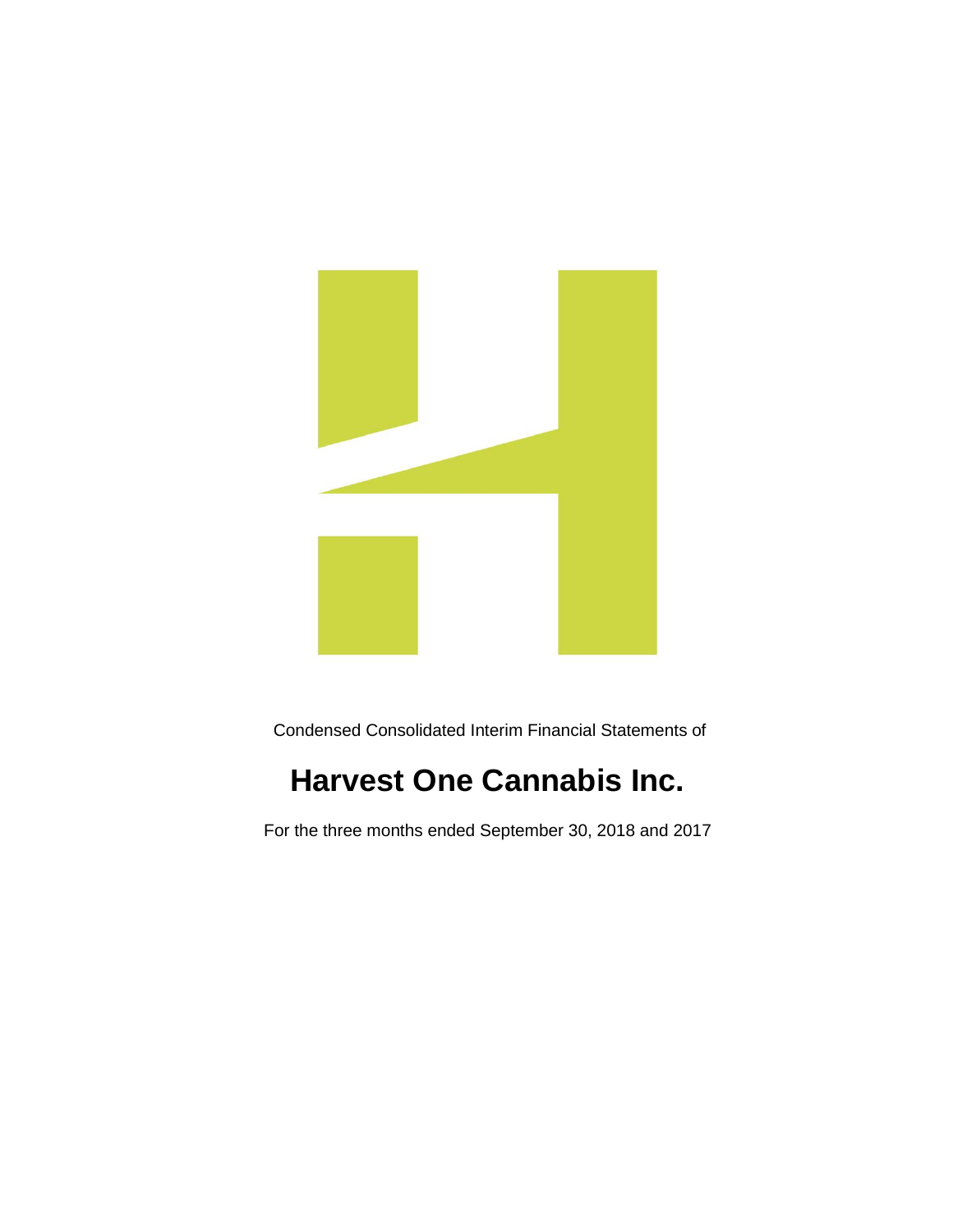### **Table of contents**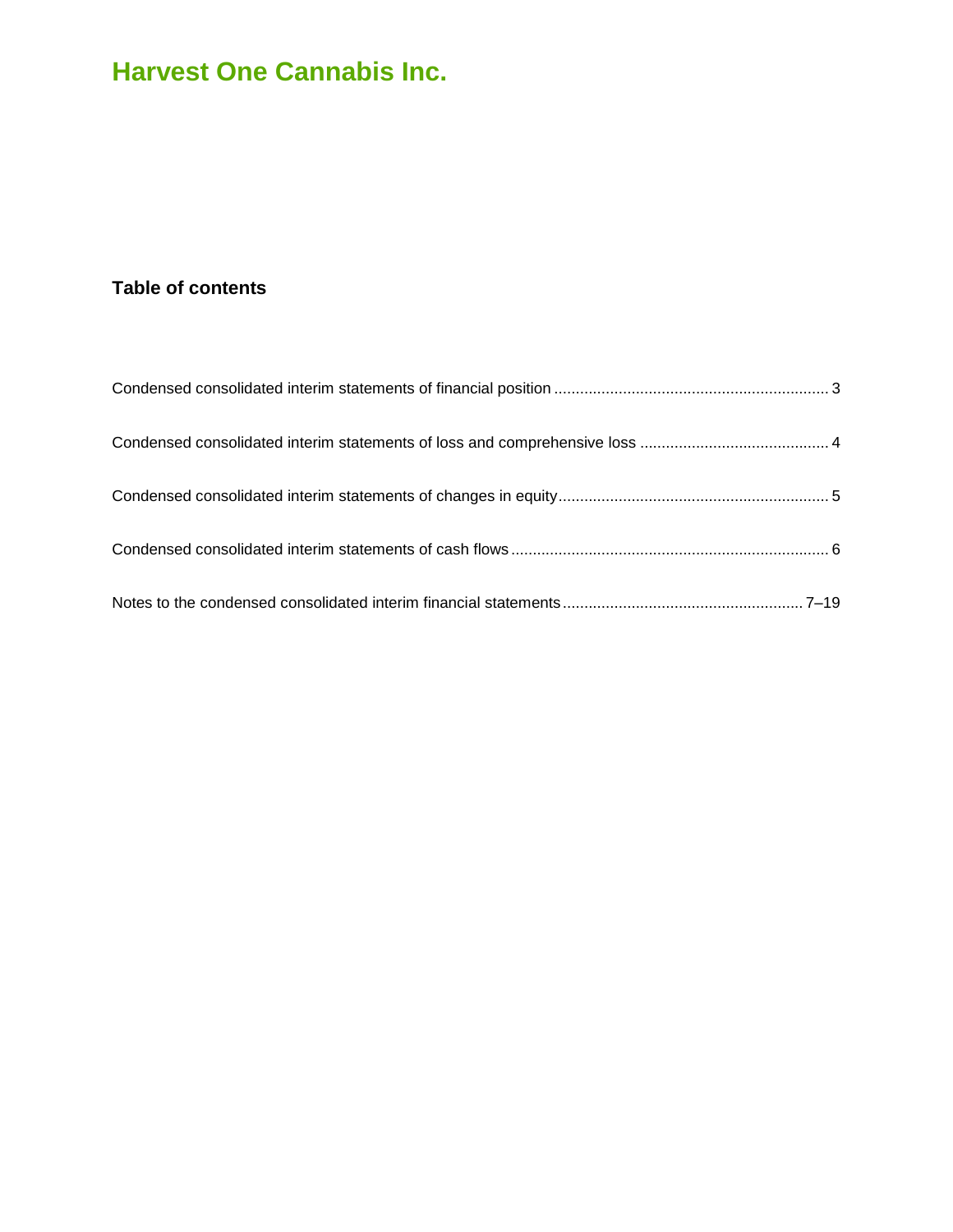Condensed consolidated interim statements of financial position

(Expressed in Canadian dollars)

(Unaudited)

|                                          | <b>Note</b> | September 30<br>2018 | June 30<br>2018 |
|------------------------------------------|-------------|----------------------|-----------------|
|                                          |             | \$                   | \$              |
| <b>Assets</b>                            |             |                      |                 |
| Current assets                           |             |                      |                 |
| Cash                                     |             | 48,321,139           | 56,845,541      |
| Accounts receivable                      | 4           | 1,378,849            | 989,817         |
| Inventories                              | 5           | 5,497,032            | 4,743,966       |
| <b>Biological assets</b>                 | 6           | 976,924              | 904,017         |
| Prepaid expenses and deposits            |             | 2,080,913            | 1,681,369       |
|                                          |             | 58,254,587           | 65,164,710      |
| Non-current assets                       |             |                      |                 |
| Property, plant and equipment            | 7           | 10,893,552           | 10,540,200      |
| Intangible assets                        | 8           | 5,703,265            | 5,759,187       |
| Investment and warrants in associate     | 9           | 1,765,000            |                 |
| Goodwill                                 |             | 27,557,000           | 27,557,000      |
|                                          |             | 45,918,817           | 43,856,387      |
| <b>Total assets</b>                      |             | 104,173,674          | 109,021,097     |
| <b>Liabilities</b>                       |             |                      |                 |
| <b>Current liabilities</b>               |             |                      |                 |
| Accounts payable and accrued liabilities |             | 3,510,368            | 4,109,365       |
| <b>Total liabilities</b>                 |             | 3,510,368            | 4,109,365       |
|                                          |             |                      |                 |
| <b>Equity</b>                            |             |                      |                 |
| Share capital                            |             | 117,736,375          | 117,736,375     |
| Other reserves                           | 10          | 15,431,232           | 13,856,419      |
| Accumulated other comprehensive loss     |             | (110, 514)           | (82, 749)       |
| Accumulated deficit                      |             | (32, 393, 787)       | (26, 598, 313)  |
| <b>Total equity</b>                      |             | 100,663,306          | 104,911,732     |
| Total liabilities and equity             |             | 104,173,164          | 109,021,097     |

 *"Jason Bednar" "Grant Froese"* 

Jason Bednar, Director Grant Froese, Director Grant Froese, Director

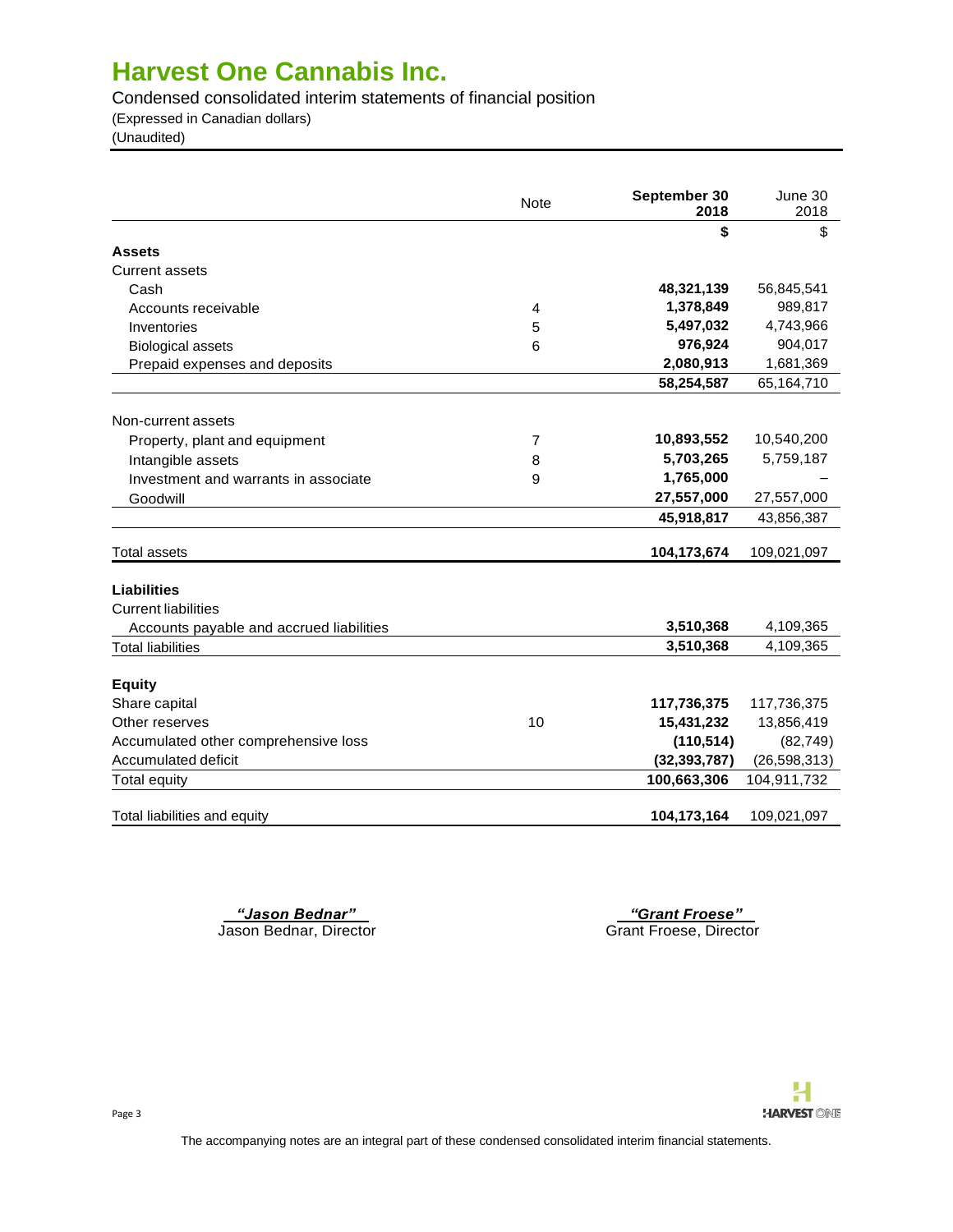Condensed consolidated interim statements of loss and comprehensive loss

For the three months ended September 30, 2018 and 2017

(Expressed in Canadian dollars)

(Unaudited)

| <b>Note</b><br>2018<br>2017<br>$Restated -$<br>See Note 2(c)<br>\$<br>P<br>13<br>Revenue<br>1,679,291<br>174,544<br>Cost of sales<br><b>Production costs</b><br>(647, 777)<br>(558, 523)<br>(1, 159, 710)<br>(152, 316)<br>Inventory expensed to cost of sales<br>Gross loss before fair value adjustments<br>(128, 196)<br>(536, 295)<br>Realized fair value amounts included in inventory sold<br>5<br>(503, 446)<br>Change in fair value of biological assets<br>6<br>1,209,739<br>530,127<br>Gross profit (loss)<br>578,097<br>(6, 168)<br>Operating expenses<br>Brand development and marketing<br>51,891<br>594,506<br>Depreciation and amortization<br>78,449<br>47,620<br>General and administration<br>135,134<br>202,738<br>26,364<br>103,450<br>Insurance<br>60,820<br>Investor relations<br>58,547<br>Professional and consulting services<br>594,385<br>113,593<br>Regulatory<br>734<br>15,250<br>45,815<br>Rent<br>81,557<br>Salaries, bonus and benefits<br>11<br>1,417,998<br>530,636<br>Severance and reorganization costs<br>11<br>1,115,374<br>Share-based compensation<br>10<br>1,574,813<br>718,986<br>Terminated projects<br>7<br>332,106<br>Travel<br>240,748<br>59,633<br>1,805,742<br>6,395,405<br>Loss from operations<br>(1,811,910)<br>(5,817,308)<br>Net finance costs<br>(7, 300)<br>(1,941)<br>29,134<br>(74, 333)<br>Foreign exchange<br>Net loss<br>(5,795,474)<br>Item that may be reclassified subsequently to net loss:<br>Foreign currency translation<br>(27, 765)<br>(2,990)<br><b>Comprehensive loss</b><br>(5,823,239)<br>(1,891,174)<br>(0.03)<br>Net loss per share - basic and diluted<br>173,621,452<br>89,177,458<br>Weighted average number of outstanding common shares |  | For the three months ended<br>September 30 |             |  |
|-------------------------------------------------------------------------------------------------------------------------------------------------------------------------------------------------------------------------------------------------------------------------------------------------------------------------------------------------------------------------------------------------------------------------------------------------------------------------------------------------------------------------------------------------------------------------------------------------------------------------------------------------------------------------------------------------------------------------------------------------------------------------------------------------------------------------------------------------------------------------------------------------------------------------------------------------------------------------------------------------------------------------------------------------------------------------------------------------------------------------------------------------------------------------------------------------------------------------------------------------------------------------------------------------------------------------------------------------------------------------------------------------------------------------------------------------------------------------------------------------------------------------------------------------------------------------------------------------------------------------------------------------------------------------------------------------------------------------|--|--------------------------------------------|-------------|--|
|                                                                                                                                                                                                                                                                                                                                                                                                                                                                                                                                                                                                                                                                                                                                                                                                                                                                                                                                                                                                                                                                                                                                                                                                                                                                                                                                                                                                                                                                                                                                                                                                                                                                                                                         |  |                                            |             |  |
|                                                                                                                                                                                                                                                                                                                                                                                                                                                                                                                                                                                                                                                                                                                                                                                                                                                                                                                                                                                                                                                                                                                                                                                                                                                                                                                                                                                                                                                                                                                                                                                                                                                                                                                         |  |                                            |             |  |
|                                                                                                                                                                                                                                                                                                                                                                                                                                                                                                                                                                                                                                                                                                                                                                                                                                                                                                                                                                                                                                                                                                                                                                                                                                                                                                                                                                                                                                                                                                                                                                                                                                                                                                                         |  |                                            |             |  |
|                                                                                                                                                                                                                                                                                                                                                                                                                                                                                                                                                                                                                                                                                                                                                                                                                                                                                                                                                                                                                                                                                                                                                                                                                                                                                                                                                                                                                                                                                                                                                                                                                                                                                                                         |  |                                            |             |  |
|                                                                                                                                                                                                                                                                                                                                                                                                                                                                                                                                                                                                                                                                                                                                                                                                                                                                                                                                                                                                                                                                                                                                                                                                                                                                                                                                                                                                                                                                                                                                                                                                                                                                                                                         |  |                                            |             |  |
|                                                                                                                                                                                                                                                                                                                                                                                                                                                                                                                                                                                                                                                                                                                                                                                                                                                                                                                                                                                                                                                                                                                                                                                                                                                                                                                                                                                                                                                                                                                                                                                                                                                                                                                         |  |                                            |             |  |
|                                                                                                                                                                                                                                                                                                                                                                                                                                                                                                                                                                                                                                                                                                                                                                                                                                                                                                                                                                                                                                                                                                                                                                                                                                                                                                                                                                                                                                                                                                                                                                                                                                                                                                                         |  |                                            |             |  |
|                                                                                                                                                                                                                                                                                                                                                                                                                                                                                                                                                                                                                                                                                                                                                                                                                                                                                                                                                                                                                                                                                                                                                                                                                                                                                                                                                                                                                                                                                                                                                                                                                                                                                                                         |  |                                            |             |  |
|                                                                                                                                                                                                                                                                                                                                                                                                                                                                                                                                                                                                                                                                                                                                                                                                                                                                                                                                                                                                                                                                                                                                                                                                                                                                                                                                                                                                                                                                                                                                                                                                                                                                                                                         |  |                                            |             |  |
|                                                                                                                                                                                                                                                                                                                                                                                                                                                                                                                                                                                                                                                                                                                                                                                                                                                                                                                                                                                                                                                                                                                                                                                                                                                                                                                                                                                                                                                                                                                                                                                                                                                                                                                         |  |                                            |             |  |
|                                                                                                                                                                                                                                                                                                                                                                                                                                                                                                                                                                                                                                                                                                                                                                                                                                                                                                                                                                                                                                                                                                                                                                                                                                                                                                                                                                                                                                                                                                                                                                                                                                                                                                                         |  |                                            |             |  |
|                                                                                                                                                                                                                                                                                                                                                                                                                                                                                                                                                                                                                                                                                                                                                                                                                                                                                                                                                                                                                                                                                                                                                                                                                                                                                                                                                                                                                                                                                                                                                                                                                                                                                                                         |  |                                            |             |  |
|                                                                                                                                                                                                                                                                                                                                                                                                                                                                                                                                                                                                                                                                                                                                                                                                                                                                                                                                                                                                                                                                                                                                                                                                                                                                                                                                                                                                                                                                                                                                                                                                                                                                                                                         |  |                                            |             |  |
|                                                                                                                                                                                                                                                                                                                                                                                                                                                                                                                                                                                                                                                                                                                                                                                                                                                                                                                                                                                                                                                                                                                                                                                                                                                                                                                                                                                                                                                                                                                                                                                                                                                                                                                         |  |                                            |             |  |
|                                                                                                                                                                                                                                                                                                                                                                                                                                                                                                                                                                                                                                                                                                                                                                                                                                                                                                                                                                                                                                                                                                                                                                                                                                                                                                                                                                                                                                                                                                                                                                                                                                                                                                                         |  |                                            |             |  |
|                                                                                                                                                                                                                                                                                                                                                                                                                                                                                                                                                                                                                                                                                                                                                                                                                                                                                                                                                                                                                                                                                                                                                                                                                                                                                                                                                                                                                                                                                                                                                                                                                                                                                                                         |  |                                            |             |  |
|                                                                                                                                                                                                                                                                                                                                                                                                                                                                                                                                                                                                                                                                                                                                                                                                                                                                                                                                                                                                                                                                                                                                                                                                                                                                                                                                                                                                                                                                                                                                                                                                                                                                                                                         |  |                                            |             |  |
|                                                                                                                                                                                                                                                                                                                                                                                                                                                                                                                                                                                                                                                                                                                                                                                                                                                                                                                                                                                                                                                                                                                                                                                                                                                                                                                                                                                                                                                                                                                                                                                                                                                                                                                         |  |                                            |             |  |
|                                                                                                                                                                                                                                                                                                                                                                                                                                                                                                                                                                                                                                                                                                                                                                                                                                                                                                                                                                                                                                                                                                                                                                                                                                                                                                                                                                                                                                                                                                                                                                                                                                                                                                                         |  |                                            |             |  |
|                                                                                                                                                                                                                                                                                                                                                                                                                                                                                                                                                                                                                                                                                                                                                                                                                                                                                                                                                                                                                                                                                                                                                                                                                                                                                                                                                                                                                                                                                                                                                                                                                                                                                                                         |  |                                            |             |  |
|                                                                                                                                                                                                                                                                                                                                                                                                                                                                                                                                                                                                                                                                                                                                                                                                                                                                                                                                                                                                                                                                                                                                                                                                                                                                                                                                                                                                                                                                                                                                                                                                                                                                                                                         |  |                                            |             |  |
|                                                                                                                                                                                                                                                                                                                                                                                                                                                                                                                                                                                                                                                                                                                                                                                                                                                                                                                                                                                                                                                                                                                                                                                                                                                                                                                                                                                                                                                                                                                                                                                                                                                                                                                         |  |                                            |             |  |
|                                                                                                                                                                                                                                                                                                                                                                                                                                                                                                                                                                                                                                                                                                                                                                                                                                                                                                                                                                                                                                                                                                                                                                                                                                                                                                                                                                                                                                                                                                                                                                                                                                                                                                                         |  |                                            |             |  |
|                                                                                                                                                                                                                                                                                                                                                                                                                                                                                                                                                                                                                                                                                                                                                                                                                                                                                                                                                                                                                                                                                                                                                                                                                                                                                                                                                                                                                                                                                                                                                                                                                                                                                                                         |  |                                            |             |  |
|                                                                                                                                                                                                                                                                                                                                                                                                                                                                                                                                                                                                                                                                                                                                                                                                                                                                                                                                                                                                                                                                                                                                                                                                                                                                                                                                                                                                                                                                                                                                                                                                                                                                                                                         |  |                                            |             |  |
|                                                                                                                                                                                                                                                                                                                                                                                                                                                                                                                                                                                                                                                                                                                                                                                                                                                                                                                                                                                                                                                                                                                                                                                                                                                                                                                                                                                                                                                                                                                                                                                                                                                                                                                         |  |                                            |             |  |
|                                                                                                                                                                                                                                                                                                                                                                                                                                                                                                                                                                                                                                                                                                                                                                                                                                                                                                                                                                                                                                                                                                                                                                                                                                                                                                                                                                                                                                                                                                                                                                                                                                                                                                                         |  |                                            |             |  |
|                                                                                                                                                                                                                                                                                                                                                                                                                                                                                                                                                                                                                                                                                                                                                                                                                                                                                                                                                                                                                                                                                                                                                                                                                                                                                                                                                                                                                                                                                                                                                                                                                                                                                                                         |  |                                            |             |  |
|                                                                                                                                                                                                                                                                                                                                                                                                                                                                                                                                                                                                                                                                                                                                                                                                                                                                                                                                                                                                                                                                                                                                                                                                                                                                                                                                                                                                                                                                                                                                                                                                                                                                                                                         |  |                                            |             |  |
|                                                                                                                                                                                                                                                                                                                                                                                                                                                                                                                                                                                                                                                                                                                                                                                                                                                                                                                                                                                                                                                                                                                                                                                                                                                                                                                                                                                                                                                                                                                                                                                                                                                                                                                         |  |                                            |             |  |
|                                                                                                                                                                                                                                                                                                                                                                                                                                                                                                                                                                                                                                                                                                                                                                                                                                                                                                                                                                                                                                                                                                                                                                                                                                                                                                                                                                                                                                                                                                                                                                                                                                                                                                                         |  |                                            | (1,888,184) |  |
|                                                                                                                                                                                                                                                                                                                                                                                                                                                                                                                                                                                                                                                                                                                                                                                                                                                                                                                                                                                                                                                                                                                                                                                                                                                                                                                                                                                                                                                                                                                                                                                                                                                                                                                         |  |                                            |             |  |
|                                                                                                                                                                                                                                                                                                                                                                                                                                                                                                                                                                                                                                                                                                                                                                                                                                                                                                                                                                                                                                                                                                                                                                                                                                                                                                                                                                                                                                                                                                                                                                                                                                                                                                                         |  |                                            |             |  |
|                                                                                                                                                                                                                                                                                                                                                                                                                                                                                                                                                                                                                                                                                                                                                                                                                                                                                                                                                                                                                                                                                                                                                                                                                                                                                                                                                                                                                                                                                                                                                                                                                                                                                                                         |  |                                            |             |  |
|                                                                                                                                                                                                                                                                                                                                                                                                                                                                                                                                                                                                                                                                                                                                                                                                                                                                                                                                                                                                                                                                                                                                                                                                                                                                                                                                                                                                                                                                                                                                                                                                                                                                                                                         |  |                                            |             |  |
|                                                                                                                                                                                                                                                                                                                                                                                                                                                                                                                                                                                                                                                                                                                                                                                                                                                                                                                                                                                                                                                                                                                                                                                                                                                                                                                                                                                                                                                                                                                                                                                                                                                                                                                         |  |                                            | (0.02)      |  |
|                                                                                                                                                                                                                                                                                                                                                                                                                                                                                                                                                                                                                                                                                                                                                                                                                                                                                                                                                                                                                                                                                                                                                                                                                                                                                                                                                                                                                                                                                                                                                                                                                                                                                                                         |  |                                            |             |  |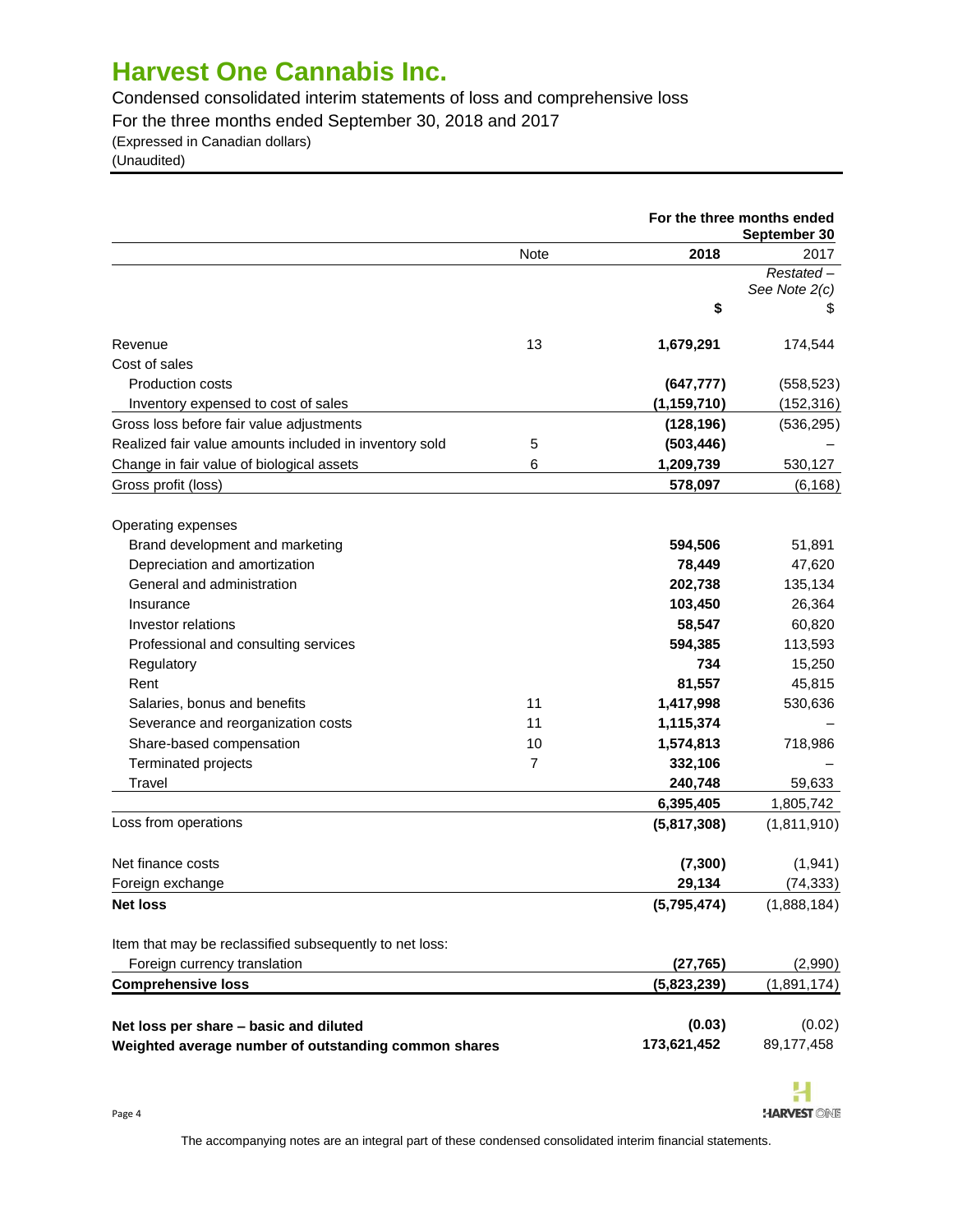Condensed consolidated interim statements of changes in equity For the three months ended September 30, 2018 and 2017 (Expressed in Canadian dollars) (Unaudited)

|                              |             |                     |               |                | Accumulated<br>other  |                        |             |
|------------------------------|-------------|---------------------|---------------|----------------|-----------------------|------------------------|-------------|
|                              | <b>Note</b> | Number of<br>shares | Share capital | Other reserves | comprehensive<br>loss | Accumulated<br>deficit | Total       |
|                              |             | #                   | \$            | \$             | \$.                   | \$                     | \$          |
| Balance, July 1, 2017        |             | 89,177,458          | 33,843,668    | 3,397,775      | (89,019)              | (14,030,673)           | 23,121,751  |
| Share-based compensation     | 10          |                     |               | 718,986        |                       |                        | 718,986     |
| Foreign currency translation |             |                     |               |                | (2,990)               |                        | (2,990)     |
| Net loss                     |             |                     |               |                | $\qquad \qquad$       | (1,888,184)            | (1,888,184) |
| Balance, September 30, 2017  |             | 89,177,458          | 33,843,668    | 4,116,761      | (92,009)              | (15,918,857)           | 21,949,563  |
| Balance, July 1, 2018        |             | 173,621,452         | 117,736,375   | 13,856,419     | (82, 749)             | (26, 598, 313)         | 104,911,732 |
| Share-based compensation     | 10          |                     |               | 1,574,813      |                       |                        | 1,574,813   |
| Foreign currency translation |             |                     |               |                | (27, 765)             |                        | (27, 765)   |
| Net loss                     |             |                     |               |                | $\qquad \qquad$       | (5,795,474)            | (5,795,474) |
| Balance, September 30, 2018  |             | 173,621,452         | 117,736,375   | 15,431,232     | (110, 514)            | (32, 393, 787)         | 100,663,306 |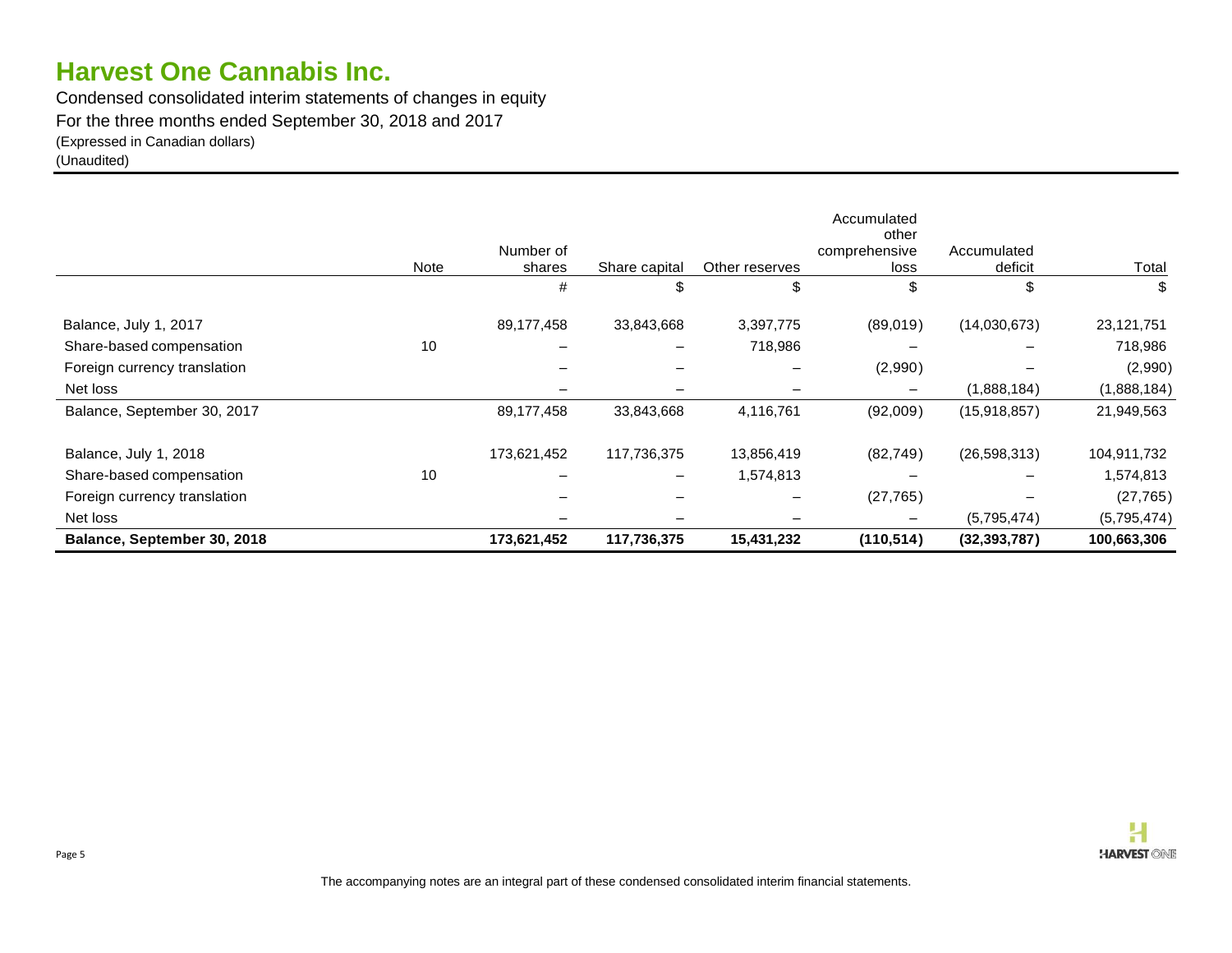Condensed consolidated interim statements of cash flows

For the three months ended September 30, 2018 and 2017

(Expressed in Canadian dollars)

(Unaudited)

|                                                         |                |               | For the three months ended<br>September 30 |
|---------------------------------------------------------|----------------|---------------|--------------------------------------------|
|                                                         | <b>Note</b>    | 2018          | 2017                                       |
|                                                         |                |               | Restated-                                  |
|                                                         |                |               | See Note 2(c)                              |
|                                                         |                | \$            | \$                                         |
| <b>Operating activities</b>                             |                |               |                                            |
| Net loss                                                |                | (5,795,474)   | (1,888,184)                                |
| Adjustments to reconcile non-cash items                 |                |               |                                            |
| Depreciation and amortization                           | 7, 8           | 160,464       | 250,286                                    |
| Loss on disposal of property, plant and equipment       | $\overline{7}$ | 4,364         |                                            |
| Share-based compensation                                | 10             | 1,574,813     | 718,986                                    |
| <b>Terminated projects</b>                              | $\overline{7}$ | 332,106       |                                            |
| Change in fair value of biological assets               | 6              | (1, 209, 739) | (530, 127)                                 |
| Realized fair value amounts included in inventory sold  | 5              | 503,446       |                                            |
| Fair value adjustment included in inventory expensed to |                |               |                                            |
| cost of sales                                           |                | 451,431       |                                            |
| Changes in non-cash working capital                     |                |               |                                            |
| Accounts receivable                                     |                | (397, 710)    | (180, 681)                                 |
| Inventories                                             |                | (587, 542)    | 166,967                                    |
| Prepaid expenses and deposits                           |                | (541, 044)    | (52,980)                                   |
| Accounts payable and accrued liabilities                |                | (572,086)     | (131, 316)                                 |
| Net cash used in operating activities                   |                | (6,076,971)   | (1,647,049)                                |
| <b>Investing activities</b>                             |                |               |                                            |
| Acquisition of property, plant and equipment            | 7              | (655, 391)    | (418, 698)                                 |
| Acquisition of intangible assets                        | 8              | (2, 100)      | (8,825)                                    |
| Investment and warrants in associate                    | 9              | (1,765,000)   |                                            |
| Net cash used in investing activities                   |                | (2,422,491)   | (427, 523)                                 |
| <b>Financing activity</b>                               |                |               |                                            |
| Repayment to related party                              |                |               | (5,892)                                    |
| Net cash used in financing activity                     |                |               | (5,892)                                    |
| Effect of foreign exchange on cash                      |                | (24, 940)     | (2,990)                                    |
| Decrease in cash during the period                      |                | (8,524,402)   | (2,083,454)                                |
| Cash, beginning of the period                           |                | 56,845,541    | 14,246,320                                 |
| Cash, end of the period                                 |                | 48,321,139    | 12,162,866                                 |

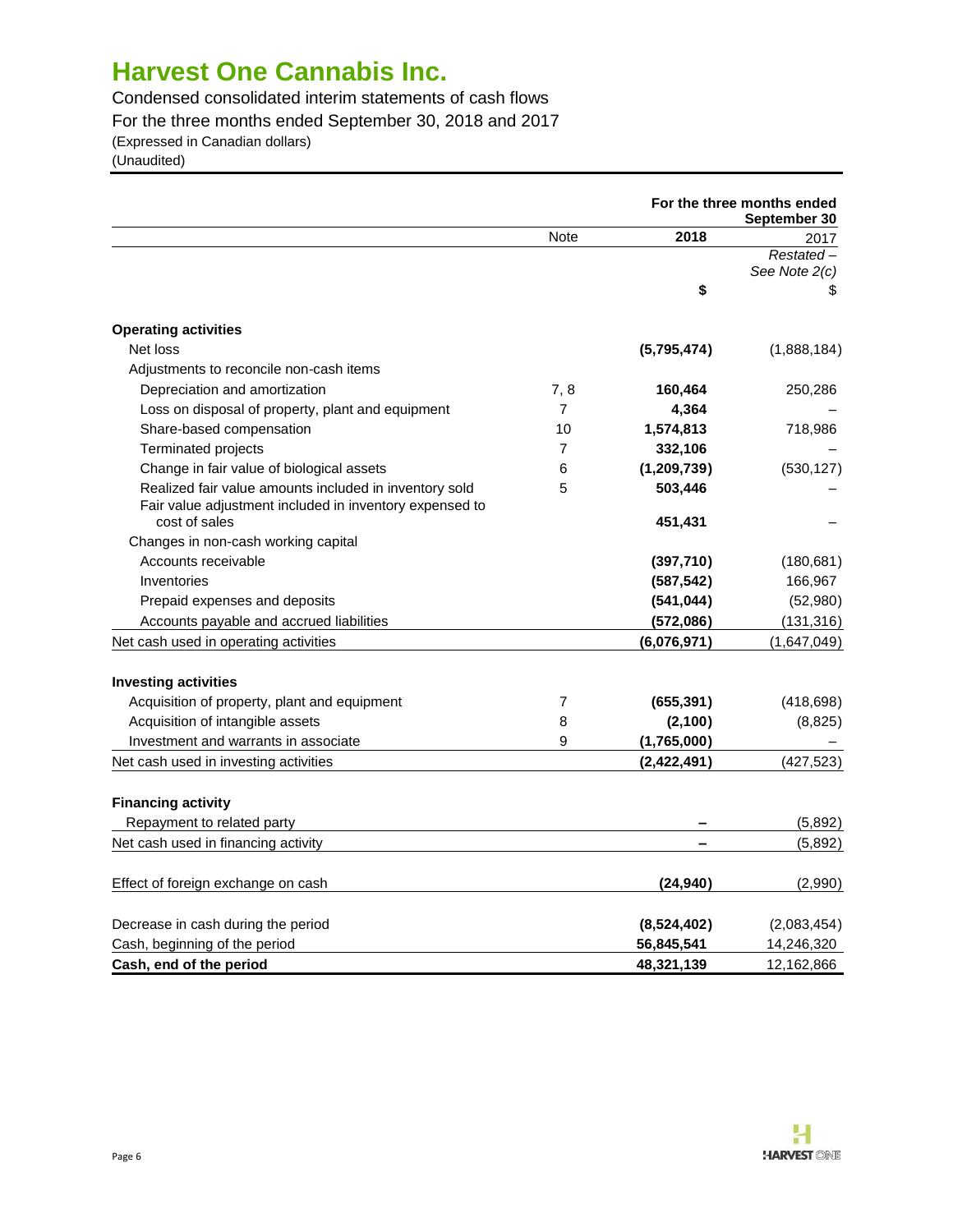### Notes to the condensed consolidated interim financial statements

For the three months ended September 30, 2018 and 2017

(Expressed in Canadian dollars) (Unaudited)

### **1. Nature of operations**

Harvest One Cannabis Inc. ("Harvest One") is a publicly traded corporation, incorporated in Canada, with its head office located at 2650 – 1066 West Hastings Street, Vancouver, BC, V6E 3X1. Harvest One's common shares are listed on the TSX Venture Exchange under the symbol "HVT".

The condensed consolidated interim financial statements as at and for the three months ended September 30, 2018 and 2017 include Harvest One and its subsidiaries (together referred to as "the Company") and the Company's interest in an affiliated company.

The principal activities of the Company are to provide lifestyle and wellness products to consumers and patients in regulated markets around the world through its three wholly-owned subsidiaries: United Greeneries Ltd. ("United Greeneries"), a Licensed Producer of cannabis; Satipharm Limited ("Satipharm"), the Company's medical and nutraceutical arm; and Dream Water Global ("Dream Water"), the Company's consumer arm. The Company also has exposure to the retail vertical through its investment in Burb Cannabis Corp. ("Burb").

### **2. Basis of presentation and significant accounting policies**

### *a) Statement of compliance*

These condensed consolidated interim financial statements have been prepared in accordance with International Accounting Standards ("IAS") 34 - *Interim Financial Reporting*, following the same accounting policies and methods of application as those disclosed in the annual audited consolidated financial statements for the year ended June 30, 2018 other than those disclosed in note 3. These condensed consolidated interim financial statements should be read in conjunction with the annual audited consolidated financial statements of the Company for the year ended June 30, 2018, which have been prepared in accordance with International Financial Reporting Standards ("IFRS").

These condensed consolidated interim financial statements were approved and authorized for issue by the Board of Directors on November 26, 2018.

### *b) Basis of measurement*

These condensed consolidated interim financial statements are presented in Canadian dollars and are prepared on a historical cost basis, except for certain financial instruments and biological assets which were measured at fair value.

Fair value is the price that would be received to sell an asset or paid to transfer a liability in an orderly transaction between market participants at the measurement date, regardless of whether the price is directly observable or estimated using another valuation technique. In estimating the fair value of an asset or a liability, the Company takes into account the characteristics of the asset or liability if market participants would take those characteristics into account when pricing the asset or liability at the measurement date in accordance with IFRS 13 – *Fair Value Measurement*.

Fair value measurements are classified using a fair value hierarchy that reflects the significance of the inputs used in making the measurements. The fair value hierarchy has the following levels:

- Level 1 valuation based on quoted prices (unadjusted) in active markets for identical assets or liabilities;
- Level 2 valuation techniques based on inputs other than quoted prices included in Level 1 that are observable for the asset or liability, either directly (i.e., as prices) or indirectly (i.e., derived from prices); and
- Level 3 valuation techniques using inputs for the asset or liability that are not based on observable market data (unobservable inputs).

The fair value hierarchy requires the use of observable market inputs whenever such inputs exist. Further information on fair value measurements is available in note 6.

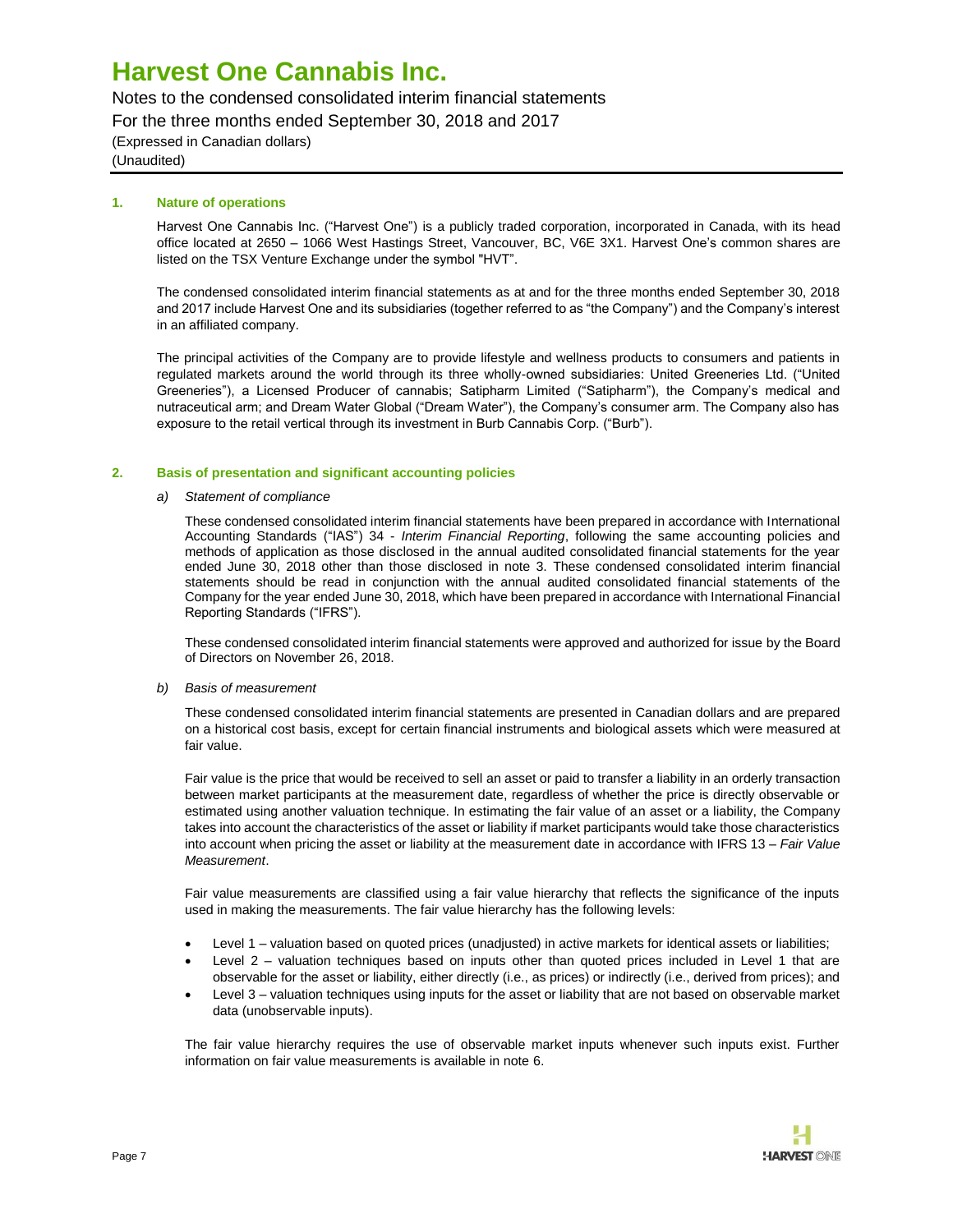Notes to the condensed consolidated interim financial statements

For the three months ended September 30, 2018 and 2017

(Expressed in Canadian dollars) (Unaudited)

### **2. Basis of presentation and significant accounting policies (continued)**

#### *c) Classification of expenses*

For the period ended September 30, 2017, \$172,715 of production costs were disclosed as part of change in fair value of biological assets on the condensed consolidated interim statement of loss and comprehensive loss. The Company has reclassified an additional \$385,808 of previously reported operating expenses to production costs, which is included in cost of sales. The reclassifications primarily relate to depreciation of the Company's facility where cannabis is cultivated, security costs of the facility, security labour, quality assurance costs, and quality assurance labour. A quantitative analysis of the line items affected is summarized below:

| For the three months ended September 30, 2017 | As reported | Adiustments | As restated |
|-----------------------------------------------|-------------|-------------|-------------|
|                                               | \$          | \$          |             |
| Production costs                              |             | 558,523     | 558,523     |
| Change in fair value of biological assets     | 357,412     | 172.715     | 530,127     |
| Operating expenses                            |             |             |             |
| Depreciation and amortization                 | 250,286     | (202,666)   | 47,620      |
| General and administration                    | 252.124     | (116,990)   | 135,134     |
| Regulatory                                    | 44.517      | (29, 267)   | 15,250      |
| Salaries, bonus and benefits                  | 567.521     | (36, 885)   | 530,636     |

The Company commenced sales of medical cannabis during the year ended June 30, 2018. As a result, the Company had a change in estimate and updated its fair value less costs to sell assumption in its biological assets valuation model. In conjunction with the updated valuation model, the Company concluded that all production costs, including those utilized in the valuation model for the calculation of the change in fair value of biological assets, should be presented in cost of sales. The Company believes this presentation is more appropriate for the understandability of the financial information by the users of the condensed consolidated interim financial statements.

#### *d) Significant accounting policy*

As a result of the investment in Burb as described in note 9, the Company has included a new significant accounting policy in addition to those disclosed in the annual audited consolidated financial statements for the year ended June 30, 2018:

#### **Investment and warrants in associate**

As associate is an entity over which the Company has significant influence and is neither a subsidiary nor a joint arrangement. The Company has significant influence when it has the power to participate in the financial and operating policy decisions of the associate but does not have control or joint control over those policies. The Company accounts for its investment in associate using the equity method.

Under the equity method, the Company's investment in associate is initially recognized at cost, including transaction costs, and subsequently increased or decreased to recognize the Company's share of net earnings or losses of the associate after any adjustments necessary to give effect to uniform accounting policies and for impairment losses after the initial recognition date. The Company's share of earnings or losses of the associate are recognized in net loss during the period. Unrealized gains and losses on transactions between the Company and its associate are eliminated to the extent of the Company's interest in the associate.

At the end of each reporting period, the entire carrying amount of the investment is assessed for indicators of impairment. An impairment test is performed when there is objective evidence of impairment, such as significant adverse changes in the external environment in which the associate operates or a significant or prolonged decline in the fair value of the investment below its carrying amount. An impairment loss is recorded when the recoverable amount becomes lower than the carrying amount.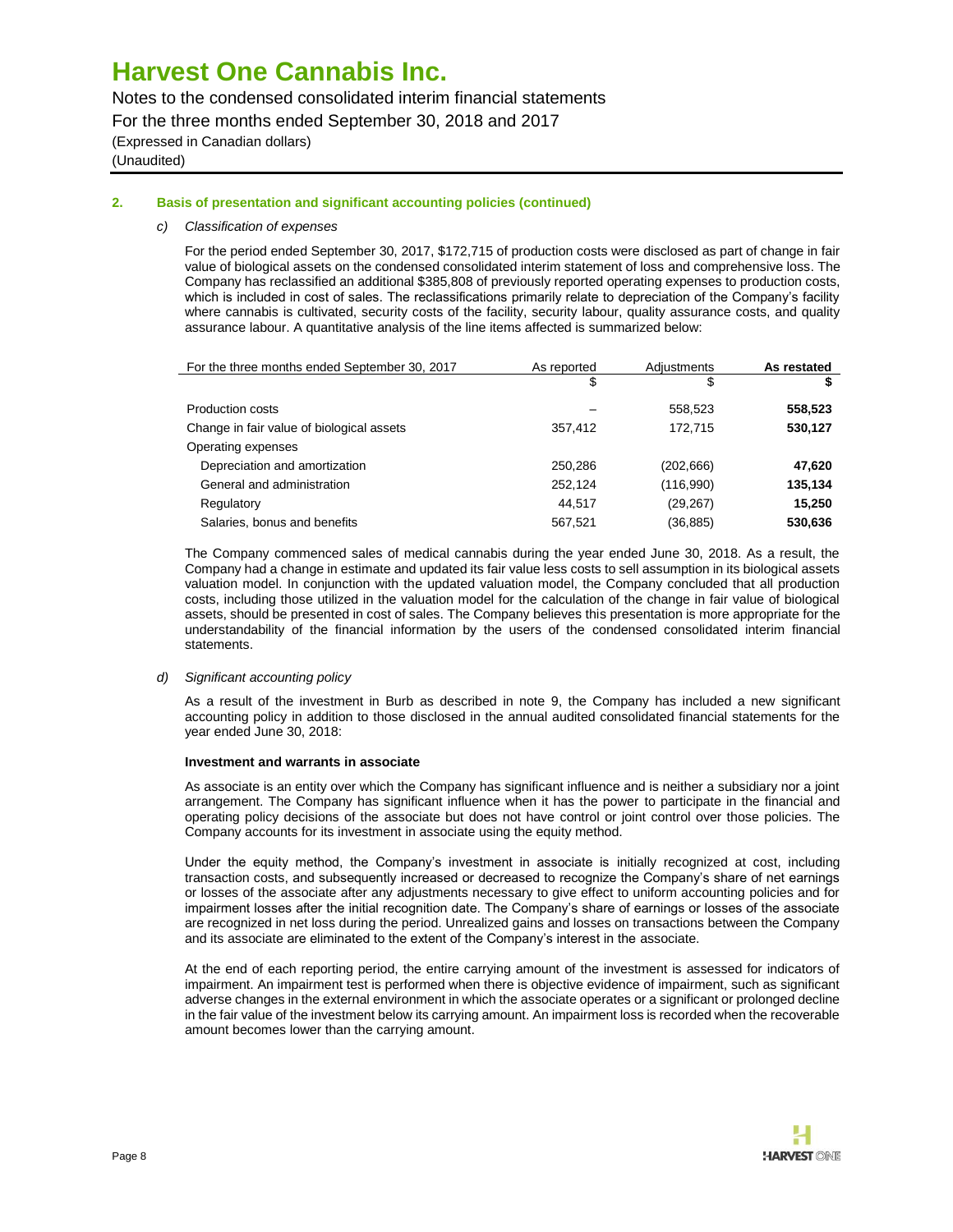Notes to the condensed consolidated interim financial statements

For the three months ended September 30, 2018 and 2017

(Expressed in Canadian dollars) (Unaudited)

**3. New accounting standards and interpretations**

*a) New or amended standards effective July 1, 2018*

The Company has adopted the following new or amended IFRS standards for the period beginning July 1, 2018.

### **IFRS 15 –** *Revenue from Contracts with Customers* **("IFRS 15")**

IFRS 15 was issued by the International Accounting Standards Board ("IASB") replacing IAS 18 – *Revenue* ("IAS 18"). The Company adopted IFRS 15 using the modified retrospective approach and determined that there is no impact of adoption in the comparative periods or in accumulated deficit.

The standard contains a single model that applies to contracts with customers and two approaches to recognizing revenue, at a point in time or over time, the assessment of which requires judgment. The model features the following contract-based five-step analysis of transactions to determine whether, how much and when revenue is recognized:

- 1. Identifying the contract with a customer;
- 2. Identifying the performance obligation(s) in the contract;
- 3. Determining the transaction price;
- 4. Allocating the transaction price to the performance obligation(s) in the contract; and
- 5. Recognizing revenue when or as the Company satisfies the performance obligation(s).

Under IFRS 15, revenue from the sale of cannabis under the Company's Cultivation segment is recognized at a point in time when control over the goods have been transferred to the customer. Payment is typically due prior to shipment for medical cannabis sales and subsequent to shipment for recreational cannabis sales and is recognized upon the satisfaction of the performance obligation. The Company satisfies its performance obligation and transfers control upon delivery to the customer, the timing of which is consistent with the Company's previous revenue recognition policy under IAS 18.

Revenue from the sale of liquid sleep shots and sleep powder packets under the Company's Consumer segment is recognized at a point in time when control over the goods have been transferred to the customer. Payment is typically due up to 45 days subsequent to the shipment of the goods and is recognized upon the satisfaction of the performance obligation. The Company satisfies its performance obligation and transfers control upon delivery to the customer. As part of the transaction price, the Company records a sales allowance to account for the potential return of goods from customers. The Company's previous revenue recognition policy under IAS 18 was to recognize revenue at the time the goods were shipped and the adoption of IFRS 15 had no material impact on the revenue recognized.

Based on the Company's assessment, the adoption of this new standard had no material impact on the amounts recognized in its condensed consolidated interim financial statements.

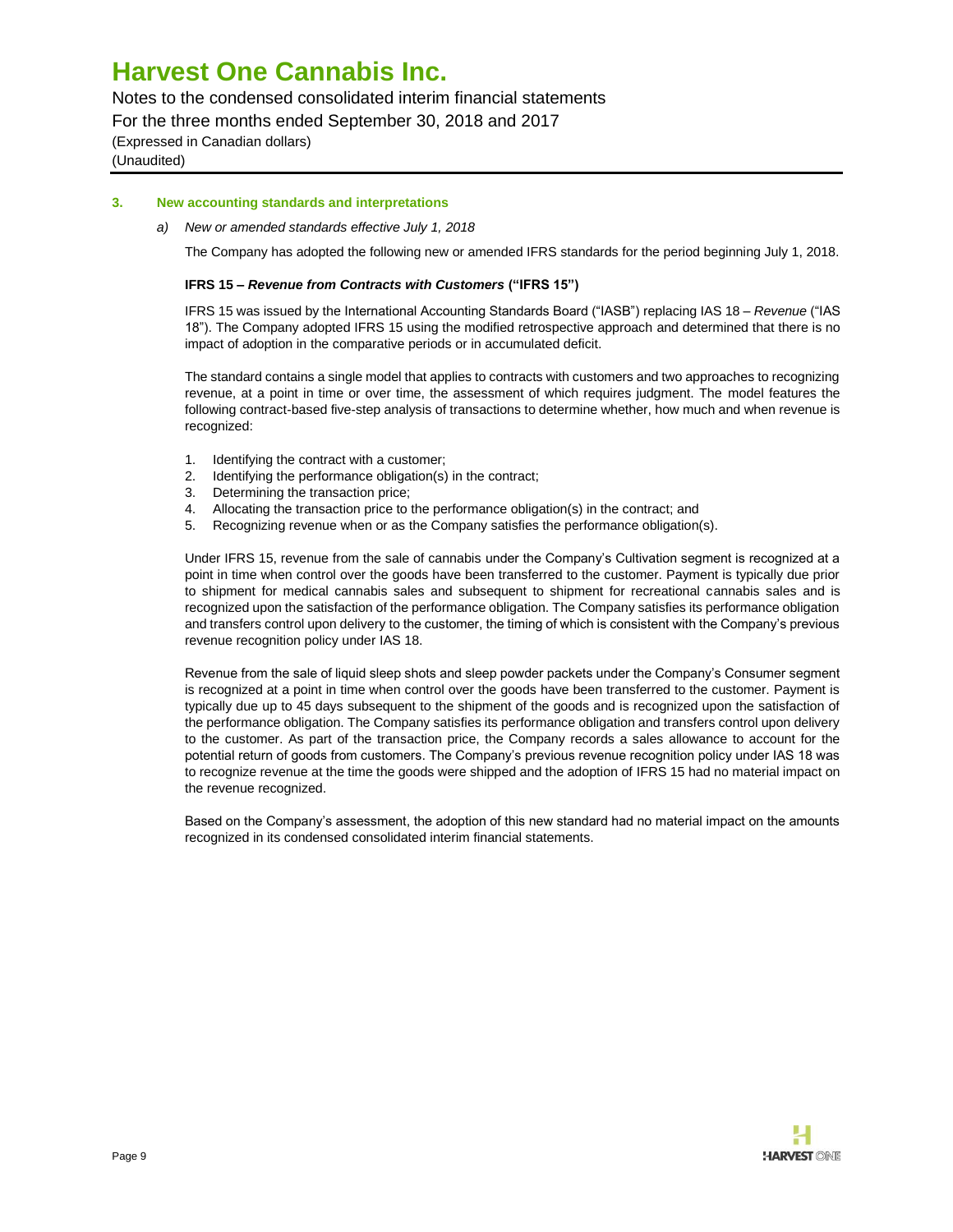Notes to the condensed consolidated interim financial statements

For the three months ended September 30, 2018 and 2017

(Expressed in Canadian dollars) (Unaudited)

### **3. New accounting standards and interpretations (continued)**

### *a) New or amended standards effective July 1, 2018 (continued)*

### **IFRS 9 –** *Financial Instruments* **("IFRS 9")**

IFRS 9 replaced IAS 39 – *Financial Instruments: Recognition and Measurement* ("IAS 39") and all previous versions of IFRS 9. The Company adopted IFRS 9 using the modified retrospective approach and determined that there is no impact of adoption in the comparative periods or in accumulated deficit.

IFRS 9 introduces new requirements for classification and measurement, impairment, and hedge accounting. The standard uses a single approach to determine whether a financial asset is measured at amortized cost or fair value, replacing the multiple rules in IAS 39. Under IFRS 9, financial assets are initially measured at fair value. In the case of a financial asset not at fair value through profit or loss, financial assets are initially measured at fair value plus transaction costs. Financial assets are subsequently measured at:

- Amortized cost;
- Fair value through other comprehensive income ("FVOCI"); or
- Fair value through profit or loss ("FVTPL").

The classification is based on whether the contractual cash flow characteristics represent "solely payment of principal and interest" as well as the business model under which the financial assets are managed. Financial assets are required to be reclassified only when the business model under which they are managed has changed. All reclassifications are to be applied prospectively from the reclassification date.

Consistent with IAS 39, all financial liabilities held by the Company under IFRS 9 are initially measured at fair value and subsequently measured at amortized cost.

The following table summarizes the original measurement categories under IAS 39 and the new measurement categories under IFRS 9 for each class of the Company's financial assets and financial liabilities:

|                                          | IAS 39 Classification | IFRS 9 Classification |
|------------------------------------------|-----------------------|-----------------------|
| Cash                                     | FVTPI                 | <b>FVTPI</b>          |
| Accounts receivable                      | Loans and receivables | Amortized cost        |
| Accounts payable and accrued liabilities | Other liabilities     | Other liabilities     |
| Warrants in associate                    | Not applicable        | <b>FVOCI</b>          |

#### Impairment of financial assets

Under IFRS 9, the Company is required to apply an expected credit loss ("ECL") model to all debt financial assets not held at FVTPL, where credit losses that are expected to transpire in future years are provided for, irrespective of whether a loss event has occurred or not as at the balance sheet date. For trade receivables, the Company has applied the simplified approach under IFRS 9 and has calculated ECLs based on lifetime expected losses taking into consideration historical credit loss experience and financial factors specific to the debtors and general economic conditions. The Company has assessed the impairment of its accounts receivable using the ECL model and no material difference was noted based on a collectability assessment of the outstanding receivables. As a result, no impairment loss has been recognized upon transition.

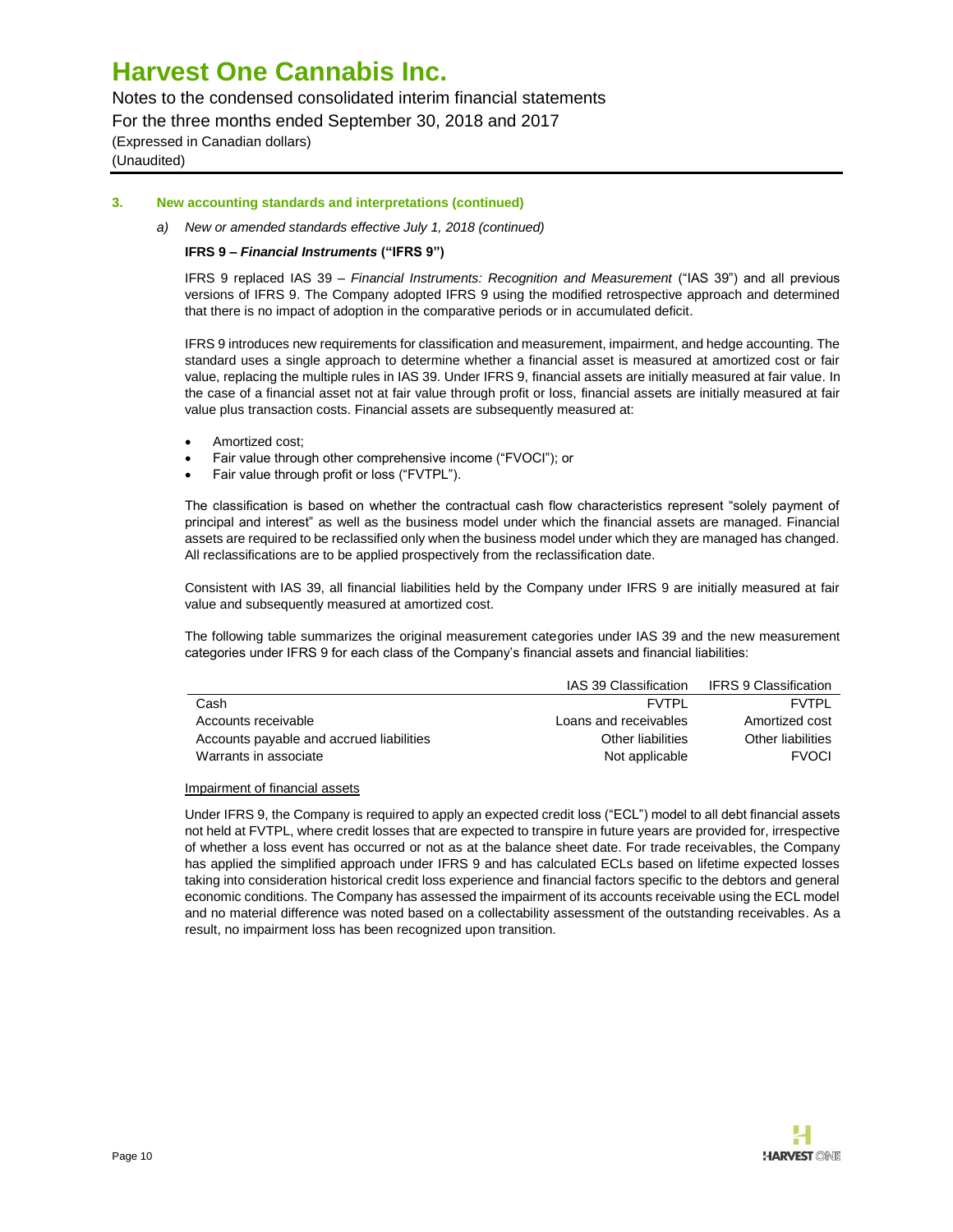Notes to the condensed consolidated interim financial statements

For the three months ended September 30, 2018 and 2017

(Expressed in Canadian dollars) (Unaudited)

### **3. New accounting standards and interpretations (continued)**

### *b) Recent accounting pronouncements*

The following IFRS standard has been recently issued by the IASB. Pronouncements that are not applicable or where it has been determined do not have a significant impact to the Company have been excluded herein.

### *IFRS 16* **–** *Leases ("IFRS 16")*

In January 2016, the IASB issued IFRS 16, which will replace IAS 17 – *Leases*. This standard introduces a single lessee accounting model and requires a lessee to recognize assets and liabilities for all leases with a term of more than twelve months, unless the underlying asset is of low value. A lessee is required to recognize a rightof-use asset representing its right to use the underlying asset and a lease liability representing its obligation to make lease payments. The standard will be effective for annual periods beginning on or after January 1, 2019, with earlier application permitted. The Company intends to adopt IFRS 16 on July 1, 2019 and is currently assessing the impact of this new standard on its consolidated financial statements.

### **4. Accounts receivable**

The summary of the Company's accounts receivable is as follows:

|                                   | September 30<br>2018 | June 30<br>2018 |
|-----------------------------------|----------------------|-----------------|
|                                   |                      | \$              |
| Taxes receivable from governments | 645,841              | 529,962         |
| Trade receivables                 | 684,496              | 459,746         |
| Other receivables                 | 48,512               | 98              |
|                                   | 1,378,849            | 989,817         |

At the reporting date, the Company assessed the collectability of the balance and concluded that none of the receivables were uncollectible.

#### **5. Inventories**

The summary of the Company's inventories is as follows:

|                                             | September 30<br>2018 | June 30<br>2018 |
|---------------------------------------------|----------------------|-----------------|
|                                             | \$                   | \$              |
| Raw materials                               | 500,432              | 399,483         |
| Finished goods                              |                      |                 |
| Dried cannabis                              | 3,791,503            | 3,083,977       |
| Liquid sleep shots and sleep powder packets | 786,208              | 1,006,180       |
| Supplies and consumables                    | 418,889              | 254,326         |
|                                             | 5,497,032            | 4,743,966       |

As at September 30, 2018, the Company held 589,012 grams of dried cannabis (June 30, 2018 – 562,300 grams).

For the three months ended September 30, 2018, cannabis inventory expensed to cost of sales was \$536,678, of which \$503,446 relates to realized fair value changes and \$33,232 relates to costs incurred to sell cannabis inventory.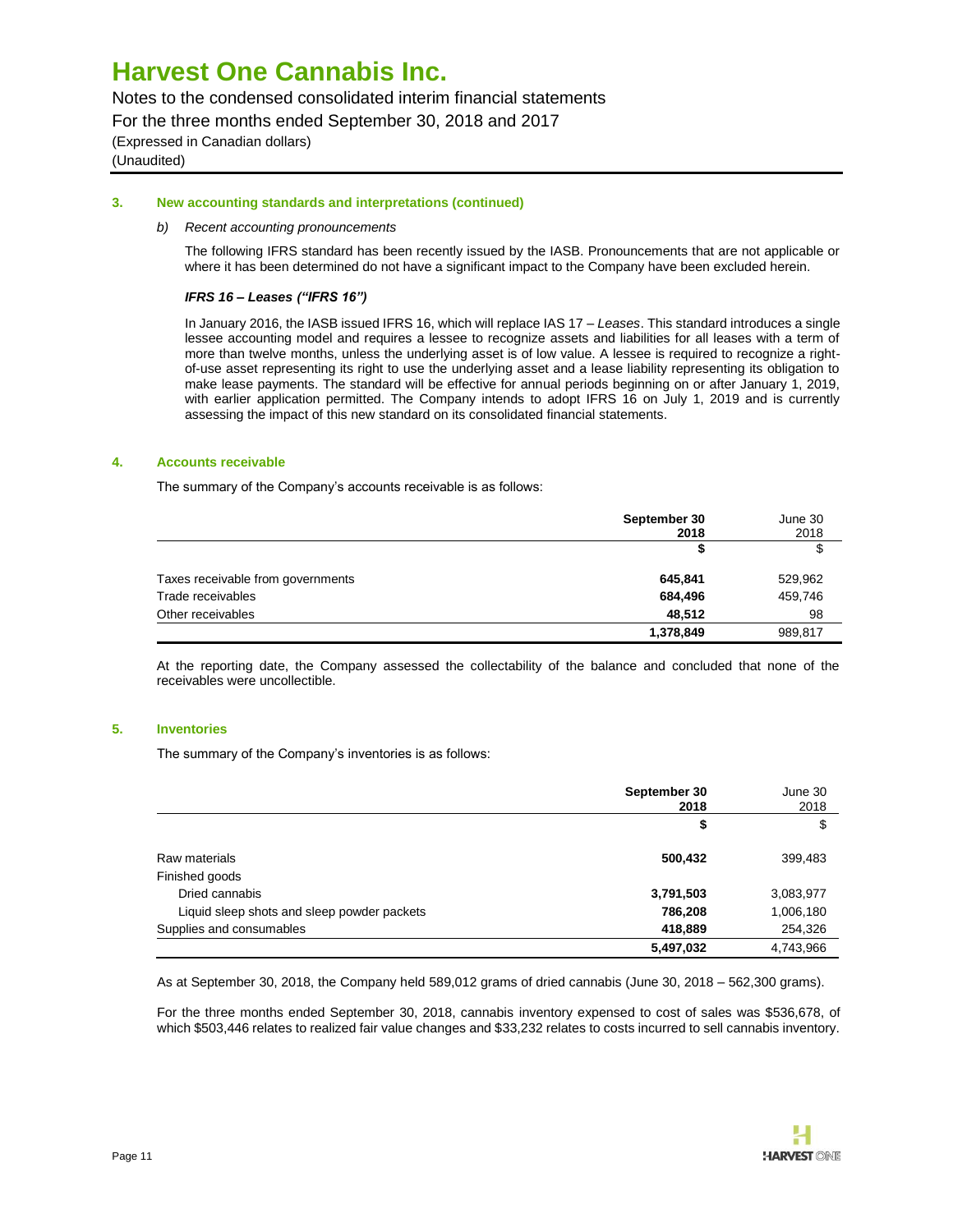Notes to the condensed consolidated interim financial statements

For the three months ended September 30, 2018 and 2017

(Expressed in Canadian dollars)

(Unaudited)

### **6. Biological assets**

The continuity of biological assets, which consists of seeds and cannabis plants, is as follows:

|                                           | September 30<br>2018 | June 30<br>2018 |
|-------------------------------------------|----------------------|-----------------|
|                                           |                      | S               |
| Balance, beginning of period              | 904.017              | 110.489         |
| Change in fair value of biological assets | 1,209,739            | 3,595,541       |
| Transferred to inventory upon harvest     | (1, 136, 832)        | (2,802,013)     |
| Balance, end of period                    | 976.924              | 904,017         |

As at September 30, 2018, included in the carrying amount of biological assets was \$20,914 in seeds and \$956,010 in cannabis plants (June 30, 2018 – \$20,914 in seeds and \$883,103 in cannabis plants).

Biological assets are valued in accordance with IAS 41 – *Agriculture* and are presented at their fair value less costs to sell up to the point of harvest. The fair value measurements for biological assets have been categorized as Level 3 of the fair value hierarchy based on the inputs to the valuation technique used, as there is no actively traded commodity market for plants. The fair value was determined using a valuation model to estimate the expected harvest yield per plant applied to the estimated fair value less costs to sell per gram.

The significant assumptions applied in determining the fair value of biological assets are as follows:

- a) wastage of plants based on their various stages;
- b) expected yield by strain of plant of approximately 20 grams per plant based on a trailing 12 month average of historical growing results (June 30, 2018 – approximately 20 grams per plant);
- c) percentage of costs incurred to date compared to the estimated total costs to be incurred ("stage of plant growth");
- d) percentage of costs incurred for each stage of plant growth; and
- e) average fair value of whole flower less costs to sell of \$6.45 per gram (June 30, 2018 \$6.45 per gram).

These estimates are subject to volatility and a number of uncontrollable factors which could significantly affect the fair value of biological assets in future periods. A 10% increase or decrease in the fair value less costs to sell or in the expected yield would result in an increase or decrease of approximately \$112,000 in biological assets at September 30, 2018 (June 30, 2018 – \$126,000).

On average, the growth cycle is 13 weeks and for in-process biological assets, the fair value at point of harvest is adjusted based on the stage of plant growth. As at September 30, 2018, on average, the biological assets were 48% complete as to the next expected harvest date (June 30, 2018 – 64%).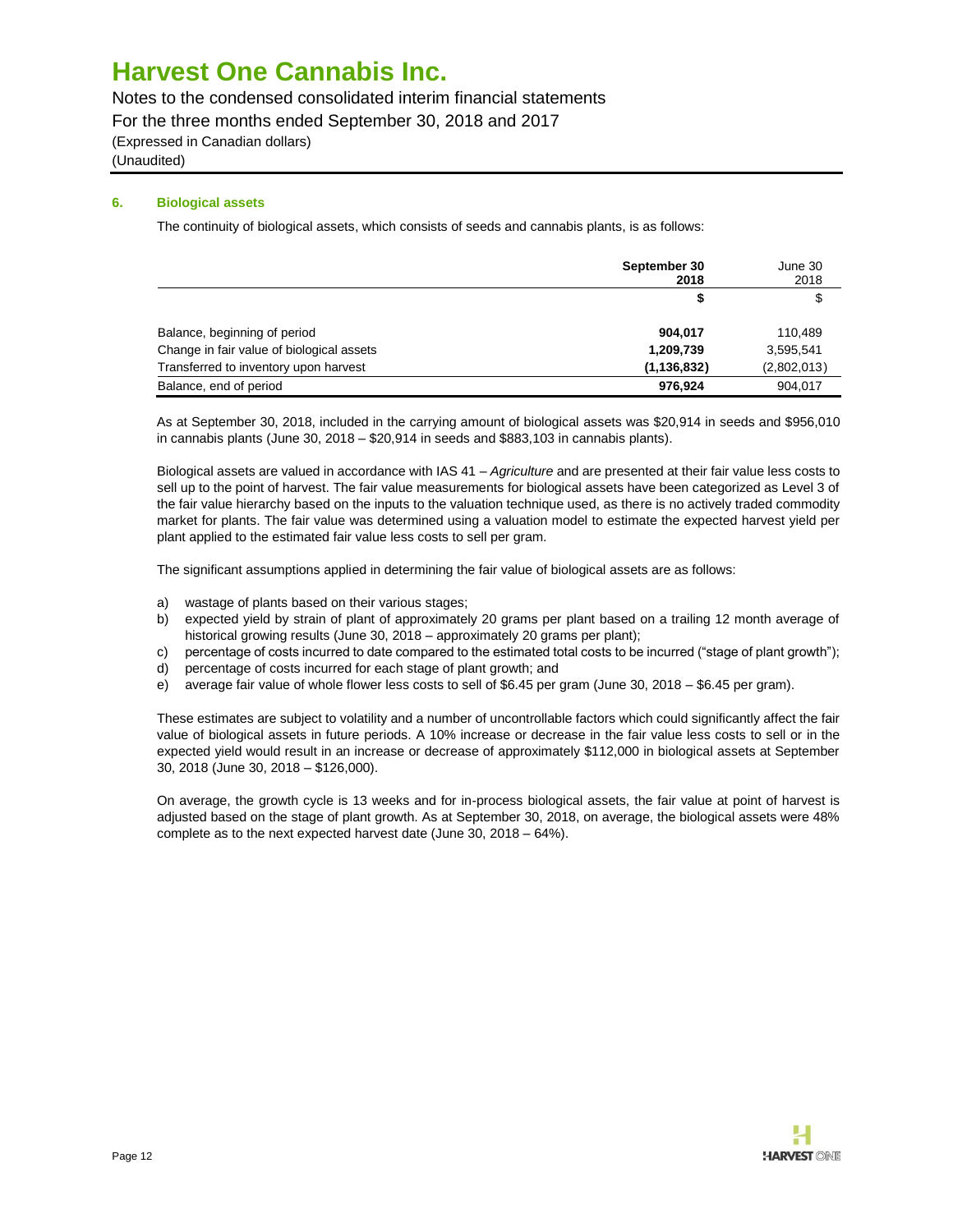Notes to the condensed consolidated interim financial statements

For the three months ended September 30, 2018 and 2017

(Expressed in Canadian dollars)

(Unaudited)

### **7. Property, plant and equipment**

The summary of the Company's property, plant and equipment is as follows:

|                                 |           |           | Building and |            |                   |             |
|---------------------------------|-----------|-----------|--------------|------------|-------------------|-------------|
|                                 | Plant and | Office    | leasehold    |            | Construction      |             |
|                                 | equipment | equipment | improvements | Land<br>\$ | in progress       | Total<br>\$ |
|                                 | \$        | \$        | \$           |            | \$                |             |
| Cost                            |           |           |              |            |                   |             |
| July 1, 2017                    | 2,181,336 | 210,739   | 6,022,593    | 431.000    | 907,557           | 9,753,225   |
| Additions                       | 491,873   | 148,275   | 255,769      | 963,980    | 901,725           | 2,761,622   |
| <b>Disposals</b>                | (57, 503) |           |              |            |                   | (57, 503)   |
| June 30, 2018                   | 2,615,706 | 359,014   | 6,278,362    | 1,394,980  | 1,809,282         | 12,457,344  |
| <b>Accumulated depreciation</b> |           |           |              |            |                   |             |
| July 1, 2017                    | 444,426   | 45,499    | 998,693      |            |                   | 1,488,618   |
| Depreciation                    | 222,668   | 59,204    | 146,654      |            |                   | 428,526     |
| June 30, 2018                   | 667,094   | 104,703   | 1,145,347    |            | —                 | 1,917,144   |
| Net book value                  |           |           |              |            |                   |             |
| June 30, 2018                   | 1,948,612 | 254,311   | 5,133,015    | 1,394,980  | 1,809,282         | 10,540,200  |
| Cost                            |           |           |              |            |                   |             |
| July 1, 2018                    | 2,615,706 | 359,014   | 6,278,362    | 1,394,980  | 1,809,282         | 12,457,344  |
| Additions                       | 98,417    | 22,028    | 4,094        |            | 530,852           | 655,391     |
| <b>Disposals</b>                | (4, 364)  |           |              |            | (195, 233)        | (199, 597)  |
| September 30, 2018              | 2,709,759 | 381,042   | 6,282,456    | 1,394,980  | 2,144,901         | 12,913,138  |
| <b>Accumulated depreciation</b> |           |           |              |            |                   |             |
| July 1, 2018                    | 667,094   | 104,703   | 1,145,347    |            |                   | 1,917,144   |
| Depreciation                    | 65,138    | 24,072    | 13,232       |            |                   | 102,442     |
| September 30, 2018              | 732,232   | 128,775   | 1,158,579    | —          | $\qquad \qquad -$ | 2,019,586   |
| Net book value                  |           |           |              |            |                   |             |
| September 30, 2018              | 1,977,527 | 252,268   | 5,123,877    | 1,394,980  | 2,144,901         | 10,893,552  |

On August 10, 2018, the Company terminated a five year lease agreement for a site located in Aldergove, BC for the construction of a 59,000 square foot facility. The Company completed a feasibility audit and, in light of the results and regulatory changes, decided not to proceed with this facility. Therefore, \$185,000 related to the Aldergrove site was written-off during the period ended September 30, 2018, which consisted of amounts capitalized in construction in progress and prepaid expenses and deposits.

During the period ended September 30, 2018, the Company commenced a modular expansion that will increase the annual production capacity of dried cannabis on the land adjacent to the Duncan facility which United Greeneries has under lease. As a result, the amounts capitalized in construction in progress of approximately \$147,000 related to other planned projects for the previously vacant land were written-off.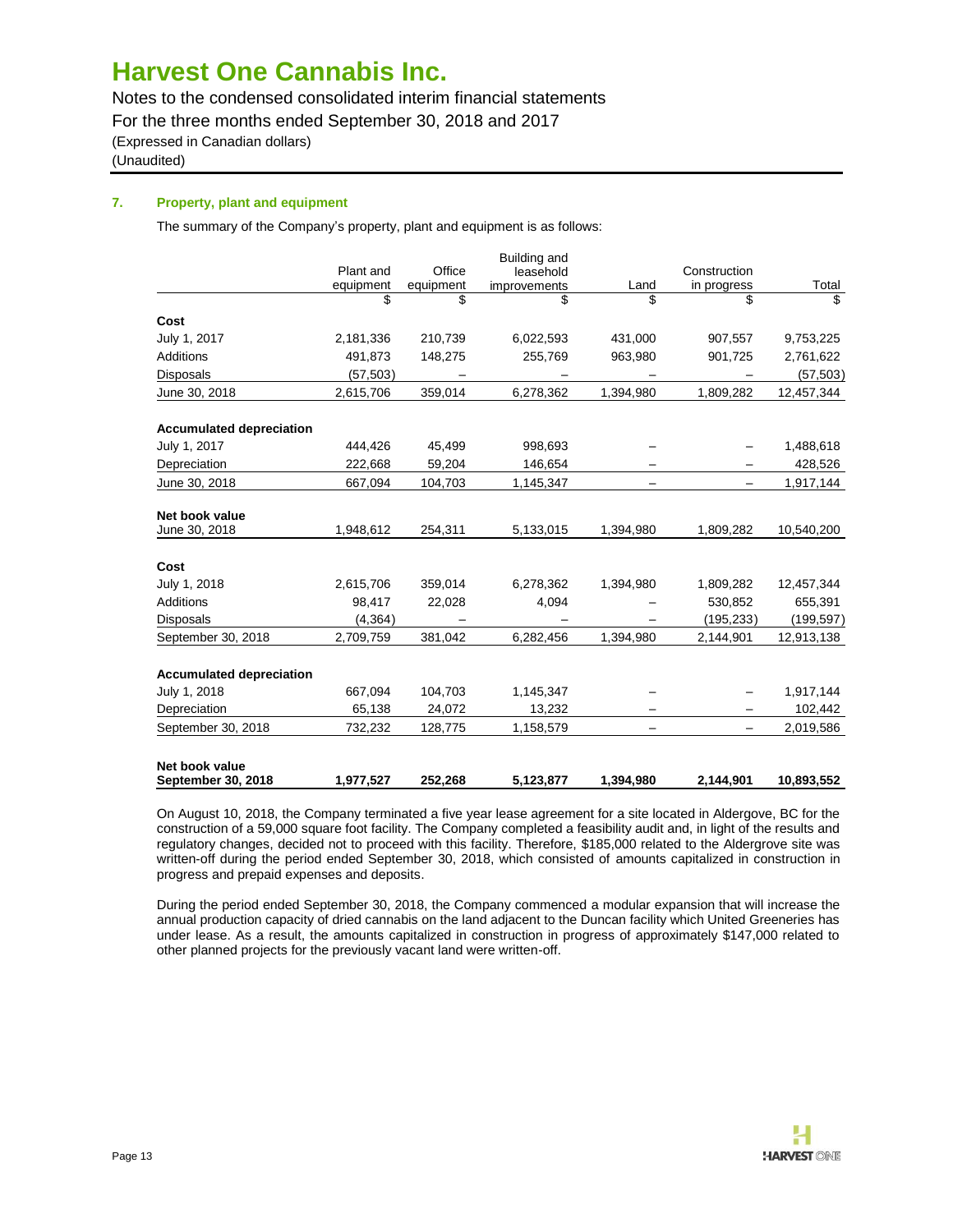Notes to the condensed consolidated interim financial statements

For the three months ended September 30, 2018 and 2017

(Expressed in Canadian dollars)

(Unaudited)

### **8. Intangible assets**

The summary of the Company's intangible assets is as follows:

|                                        |                    | Customer      |         |           |
|----------------------------------------|--------------------|---------------|---------|-----------|
|                                        | <b>Brand names</b> | relationships | Website | Total     |
|                                        | \$                 | \$            | \$      | \$        |
| Cost                                   |                    |               |         |           |
| July 1, 2017                           |                    |               | 32,055  | 32,055    |
| Additions                              |                    |               | 26,285  | 26,285    |
| Additions from Dream Water acquisition | 4,190,000          | 1,540,000     |         | 5,730,000 |
| June 30, 2018                          | 4,190,000          | 1,540,000     | 58,340  | 5,788,340 |
| <b>Accumulated amortization</b>        |                    |               |         |           |
| July 1, 2017                           |                    |               | 890     | 890       |
| Amortization                           |                    | 19,288        | 8,975   | 28,263    |
| June 30, 2018                          |                    | 19,288        | 9,865   | 29,153    |
| Net book value                         |                    |               |         |           |
| June 30, 2018                          | 4,190,000          | 1,520,712     | 48,475  | 5,759,187 |
| Cost                                   |                    |               |         |           |
| July 1, 2018                           | 4,190,000          | 1,540,000     | 58,340  | 5,788,340 |
| Additions                              |                    |               | 2,100   | 2,100     |
| September 30, 2018                     | 4,190,000          | 1,540,000     | 60,440  | 5,790,440 |
| <b>Accumulated amortization</b>        |                    |               |         |           |
| July 1, 2018                           |                    | 19,288        | 9,865   | 29,153    |
| Amortization                           |                    | 55,000        | 3,022   | 58,022    |
| September 30, 2018                     |                    | 74,288        | 12,887  | 87,175    |
| Net book value                         |                    |               |         |           |
| September 30, 2018                     | 4,190,000          | 1,465,712     | 47,553  | 5,703,265 |

### **9. Investment and warrants in associate**

On September 28, 2018, the Company invested \$1,750,000 (\$1,765,000 including legal fees) to acquire 5,042,000 Class E common shares in Burb. In addition, the Company received 3,268,870 common share purchase warrants at an exercise price of \$0.5354 per warrant expiring on September 28, 2023. Burb is a BC-based retailer of cannabis and cannabis-related products. The shares currently provide the Company with a 19.99% ownership interest in Burb, which is the maximum investment permitted by a Licensed Producer in a retail cannabis business under applicable BC law and regulation.

Management has determined that the ownership interest in addition to board representation provides the Company with significant influence over Burb. Therefore, the Company has accounted for the investment under the equity method.

The consideration paid has been allocated between the value of the Class E common shares and the warrants at the date of acquisition. The warrants will be fair valued at the end of each reporting period with changes in fair value being recognized in other comprehensive loss in the period. There were no changes to the investment in associate or the fair value of the warrants from the acquisition date to September 30, 2018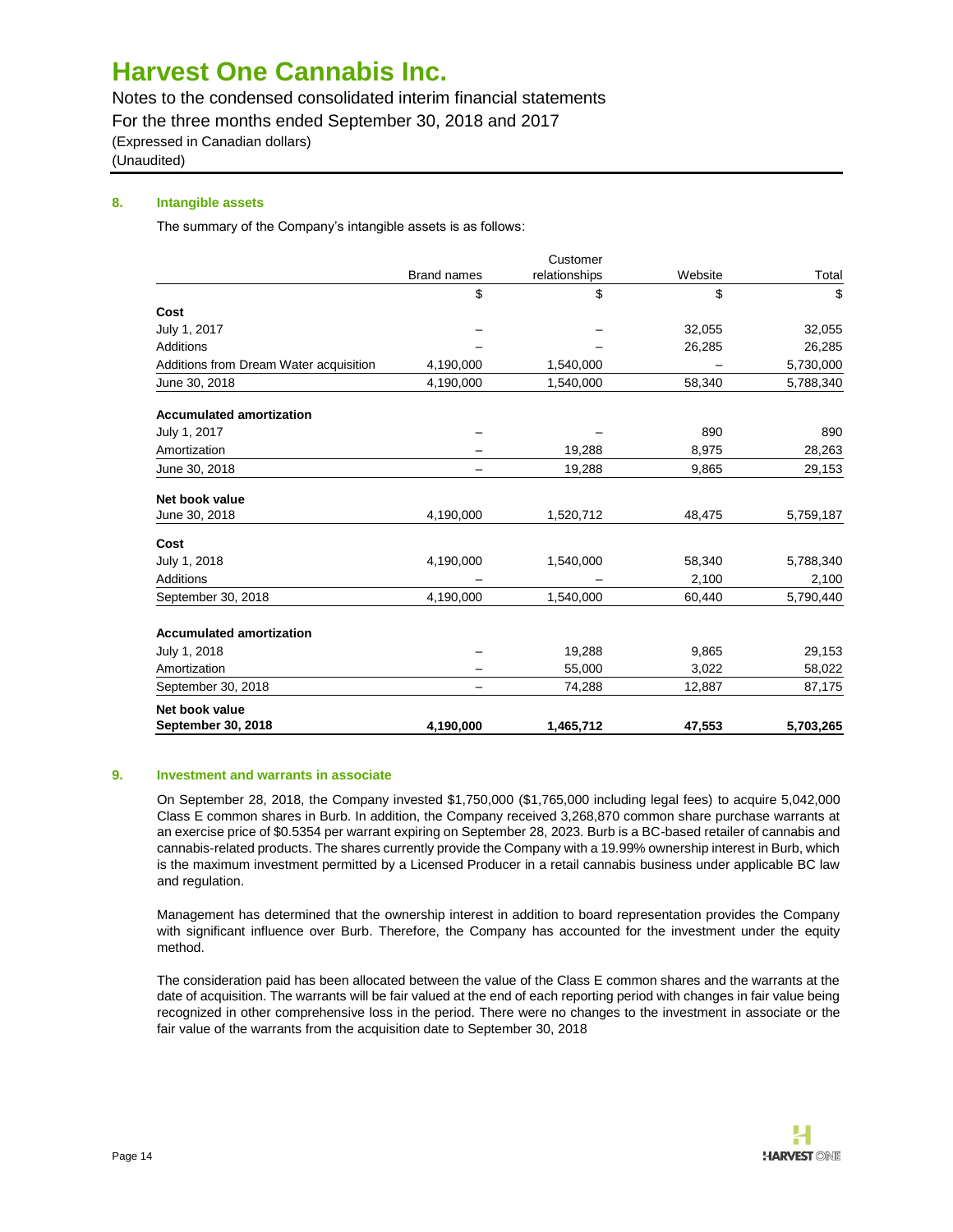Notes to the condensed consolidated interim financial statements

For the three months ended September 30, 2018 and 2017

(Expressed in Canadian dollars)

(Unaudited)

#### **10. Other reserves**

### *a) Stock options and performance appreciation rights*

The Company has established a share purchase option plan ("Plan") whereby the Company's Board of Directors may from time to time grant stock options to employees and non-employees. The maximum number of shares that may be reserved for issuance under the Plan is 10% of the issued and outstanding common shares of the Company. Vesting is determined by the Board of Directors.

The continuity of the Company's stock options at September 30, 2018 and June 30, 2018 is as follows:

|                                   |                    | Weighted average |
|-----------------------------------|--------------------|------------------|
|                                   | Number outstanding | exercise price   |
|                                   | #                  | S                |
| Outstanding at July 1, 2017       | 8,050,000          | 0.75             |
| Granted                           | 2,275,000          | 1.01             |
| Exercised                         | (220,000)          | 0.75             |
| Forfeited                         | (1,080,000)        | 0.75             |
| Outstanding at June 30, 2018      | 9,025,000          | 0.82             |
| Granted                           | 9,250,000          | 0.79             |
| Expired                           | (150,000)          | 0.75             |
| Forfeited                         | (1,216,667)        | 0.98             |
| Outstanding at September 30, 2018 | 16,908,333         | 0.79             |

The following table discloses the number of options outstanding and exercisable at September 30, 2018:

| Number of options |                | Number of options |                    |
|-------------------|----------------|-------------------|--------------------|
| outstanding       | Exercise price | exercisable       | Expiry date        |
| #                 | \$             | #                 |                    |
|                   |                |                   |                    |
| 6,433,333         | 0.75           | 5,119,166         | April 27, 2022     |
| 200,000           | 1.77           |                   | January 25, 2023   |
| 1,025,000         | 0.84           |                   | May 28, 2023       |
| 8,000,000         | 0.77           | 1,200,000         | July 3, 2023       |
| 1,250,000         | 0.91           |                   | September 18, 2023 |
| 16,908,333        |                | 6,319,166         |                    |

On July 3, 2018, 2,500,000 performance appreciation rights ("PAR") were granted to certain Executives of the Company. Each PAR entitles the holder to purchase one common share at an exercise price of \$0.77 for a period of five years following the grant date, of which 375,000 PARs vested immediately and the remaining PARs vest evenly over three years. The Company may, in its sole discretion, replace all or part of the outstanding PARs granted with stock options on a one for one exchange basis.

In determining the amount of share-based compensation, the Company used the Black-Scholes option pricing model to establish the fair value of options and PARs granted during the period ended September 30, 2018 by applying the following assumptions:

|                                  | September 30      |
|----------------------------------|-------------------|
|                                  | 2018              |
| Risk-free interest rate          | $2.07\% - 2.20\%$ |
| Expected life of options (years) | 3.59              |
| Expected annualized volatility   | 86.47% – 87.04%   |
| Expected dividend yield          | Nil               |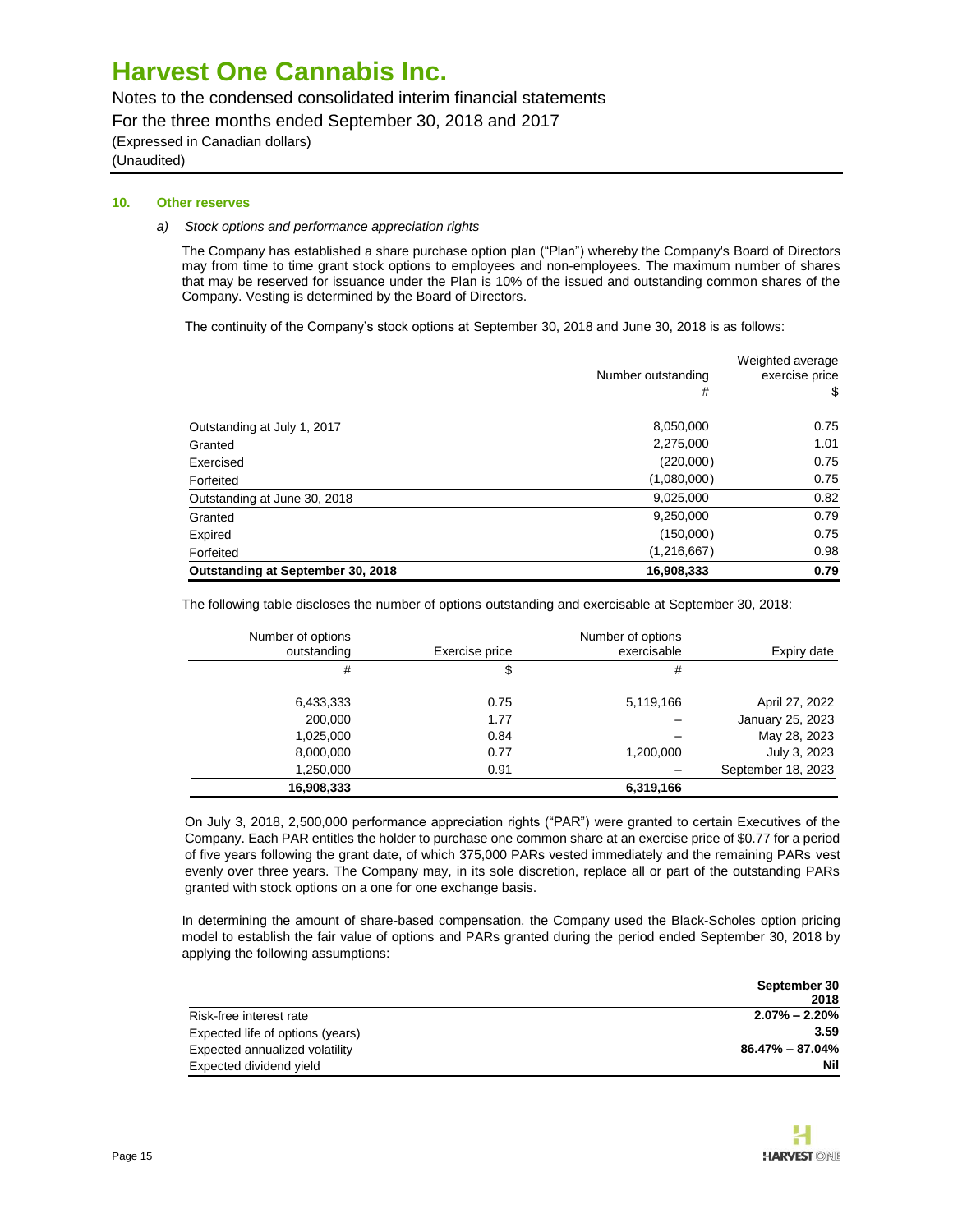### Notes to the condensed consolidated interim financial statements

For the three months ended September 30, 2018 and 2017

(Expressed in Canadian dollars)

(Unaudited)

### **10. Other reserves (continued)**

#### *a) Stock options and performance appreciation rights (continued)*

Volatility was estimated by using the historical share prices of the Company. The expected life in years represents the period of time that the options and PARs granted are expected to be outstanding. The risk-free rate was based on the zero-coupon Canada government bonds with a remaining term equal to the expected life of the option and PAR.

The Company intends to settle the PARs through equity instruments and therefore, used the Black-Scholes option pricing model to establish the fair value of the PARs to determine the amount of share-based compensation during the period ended September 30, 2018.

### *b) Warrants*

The Company's outstanding warrants at September 30, 2018 is as follows:

|                                         | Issued     | Exercised       | Outstanding | Exercise price | Expiry date       |
|-----------------------------------------|------------|-----------------|-------------|----------------|-------------------|
|                                         | #          | #               | #           | \$             |                   |
|                                         |            |                 |             |                |                   |
| Reverse Take-Over ("RTO") Warrants      | 16,667,000 | 13,290,532      | 3,376,468   | 1.00           | April 27, 2020    |
| Brokers' RTO warrants                   | 2,000,040  | 1,200,004       | 800,036     | 0.75           | April 27, 2020    |
| <b>Brokers' Secondary Warrants</b>      | 600,002    | 100.002         | 500.000     | 1.00           | January 4, 2021   |
| Debenture Warrants                      | 9,493,882  | 3,592,600       | 5,901,282   | 1.09           | December 14, 2020 |
| Units Offering Warrants                 | 22,115,385 | $\qquad \qquad$ | 22,115,385  | 2.30           | January 31, 2020  |
| <b>Brokers' Units Offering Warrants</b> | 663,461    |                 | 663,461     | 2.30           | January 31, 2020  |
| <b>Dream Water Warrants</b>             | 517,000    |                 | 517,000     | 1.00           | May 29, 2021      |
|                                         | 52,056,770 | 18,183,138      | 33,873,632  |                |                   |

#### *c) Other*

During the period ended September 30, 2018, the Company recorded \$nil (September 30, 2017 – \$68,633) in share-based compensation expense as a result of vesting of stock options from MMJ PhytoTech Limited ("MMJ"), issued to employees of Harvest One, United Greeneries and Satipharm in previous years, whereby the Company incurred the expense as it is the primary recipient of the services provided.

### **11. Related parties**

In addition to related party transactions described elsewhere in the notes to the condensed consolidated interim financial statements, the Company had the following related party transactions:

#### *a) Compensation of key management personnel*

Key management personnel include persons having the authority and responsibility for planning, directing and controlling the activities of the Company as a whole. The key management personnel of the Company are the members of the Company's executive management team and Board of Directors. Compensation provided to key management is as follows:

|                              | For the three months ended<br>September 30 |         |  |
|------------------------------|--------------------------------------------|---------|--|
|                              | 2018                                       |         |  |
|                              | \$                                         | \$      |  |
| Salaries, bonus and benefits | 1,256,368                                  | 189,808 |  |
| Severance costs              | 786,969                                    |         |  |
| Consulting fees              |                                            | 69,562  |  |
| Directors' fees              | 24,000                                     | 36,000  |  |
| Share-based compensation     | 1,486,854                                  | 501,856 |  |
| Total                        | 3,554,191                                  | 797,226 |  |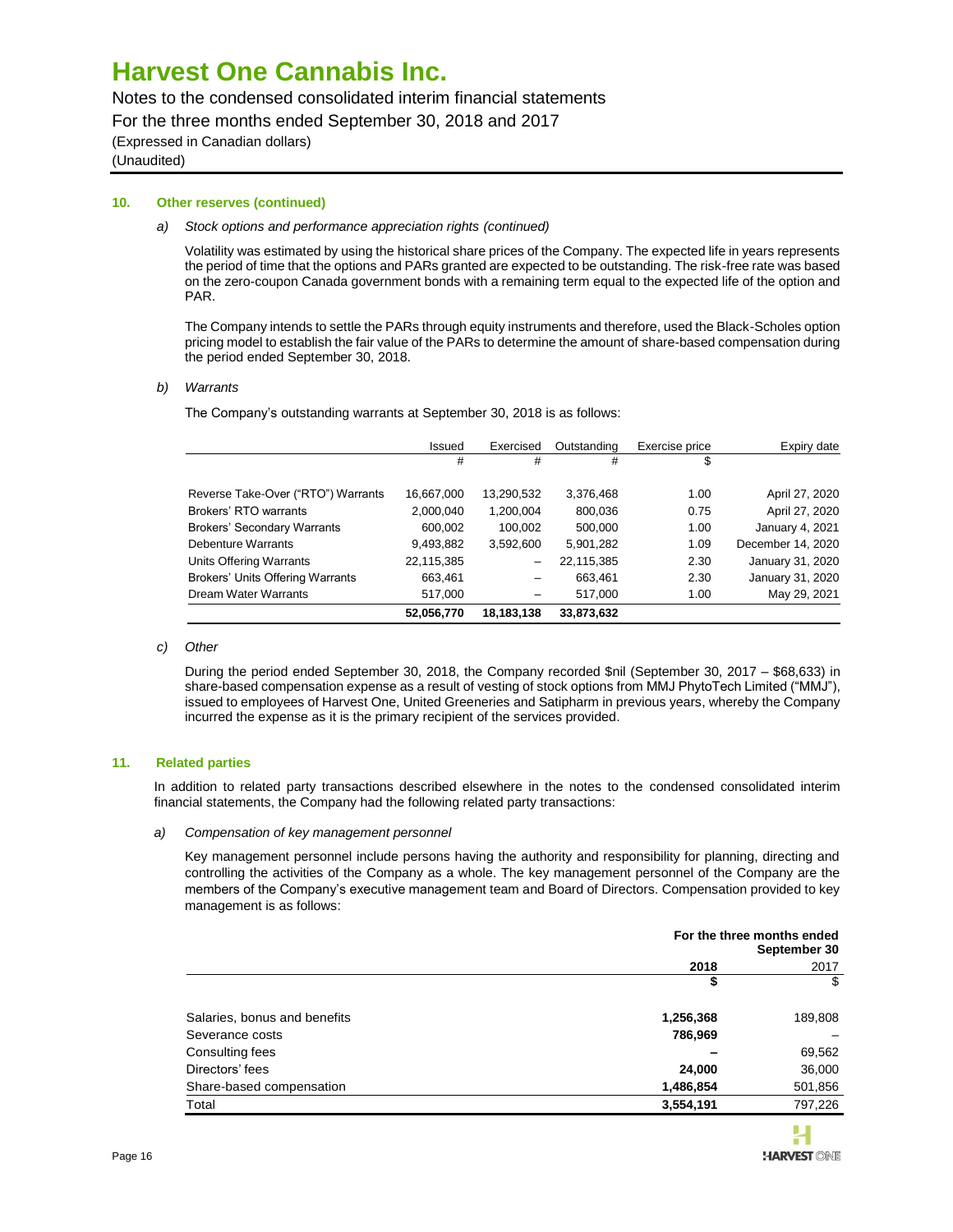### Notes to the condensed consolidated interim financial statements

For the three months ended September 30, 2018 and 2017

(Expressed in Canadian dollars)

(Unaudited)

### **11. Related parties (continued)**

### *b) Payments to related parties*

As at September 30, 2018, there was \$24,000 directors' fees owing (June 30, 2018 – \$27,000) included in accounts payable and accrued liabilities.

During the period ended September 30, 2018, the Company paid \$12,715 (September 30, 2017 – \$13,977) in legal fees to a law firm owned by a director of the Company.

*c) Payment to MMJ*

Prior to the RTO, the operational and funding requirements of the Company were supported by MMJ. During the period ended September 30, 2017, the Company repaid \$5,892 of the amount outstanding to MMJ.

*d) Severance payment*

On August 30, 2018, the Company was named defendant in a civil claim filed by the former Chief Executive Officer ("CEO") of the Company for breaching a mutual separation and settlement agreement between the Company and the former CEO. The Company settled the claim for approximately \$750,000 which is included in severance and reorganization costs in the three months ended September 30, 2018.

### **12. Commitments**

As at September 30, 2018, the Company's commitments that have not been disclosed elsewhere in the condensed consolidated interim financial statements is as follows:

|                             | Less than<br>vear | <b>Between</b><br>2 to 5 years | Over 5 years | Total     |
|-----------------------------|-------------------|--------------------------------|--------------|-----------|
|                             | \$                | \$                             | \$           | \$        |
| Operating lease commitments | 271,897           | 1,512,072                      | 776,615      | 2,560,584 |
| Purchase commitments        | 675.495           | 2,255,716                      |              | 2,931,211 |
|                             | 947,392           | 3,767,788                      | 776,615      | 5,491,795 |

On August 29, 2018, the Company entered into a six-year lease agreement for office space in Vancouver, BC. Commencing on October 1, 2019, the Company will pay monthly rent at a rate of \$23,333. The current office lease agreement was amended and will expire on April 29, 2019.

During the period ended September 30, 2018, the Company entered into two lease agreements for the Company's Dream Water operations: (1) a five-year lease agreement in Toronto, Ontario with monthly rent at a rate of \$4,180 commencing on July 9, 2018; and (2) a three-year lease agreement in Miami, Florida with monthly rent a rate of US\$3,500 (\$4,531) commencing on October 1, 2018.

### **13. Segmented information**

The Company operates in three reportable segments: Cultivation (United Greeneries), Medical and Nutraceutical (Satipharm), and Consumer (Dream Water), which is the way the Company reports information regarding segment performance, including net profit (loss), to its chief operating decision maker.

The Cultivation segment includes the cultivation and distribution of cannabis under the federally regulated *Access to Cannabis for Medical Purposes Regulations* license issued by Health Canada. The Medical and Nutraceutical segment includes the processing, manufacturing and distribution of cannabis-based food supplement products throughout Europe and Australia. The Consumer segment includes the marketing, distribution, and product development of liquid sleep shots and sleep powder packets through Canada and the US.

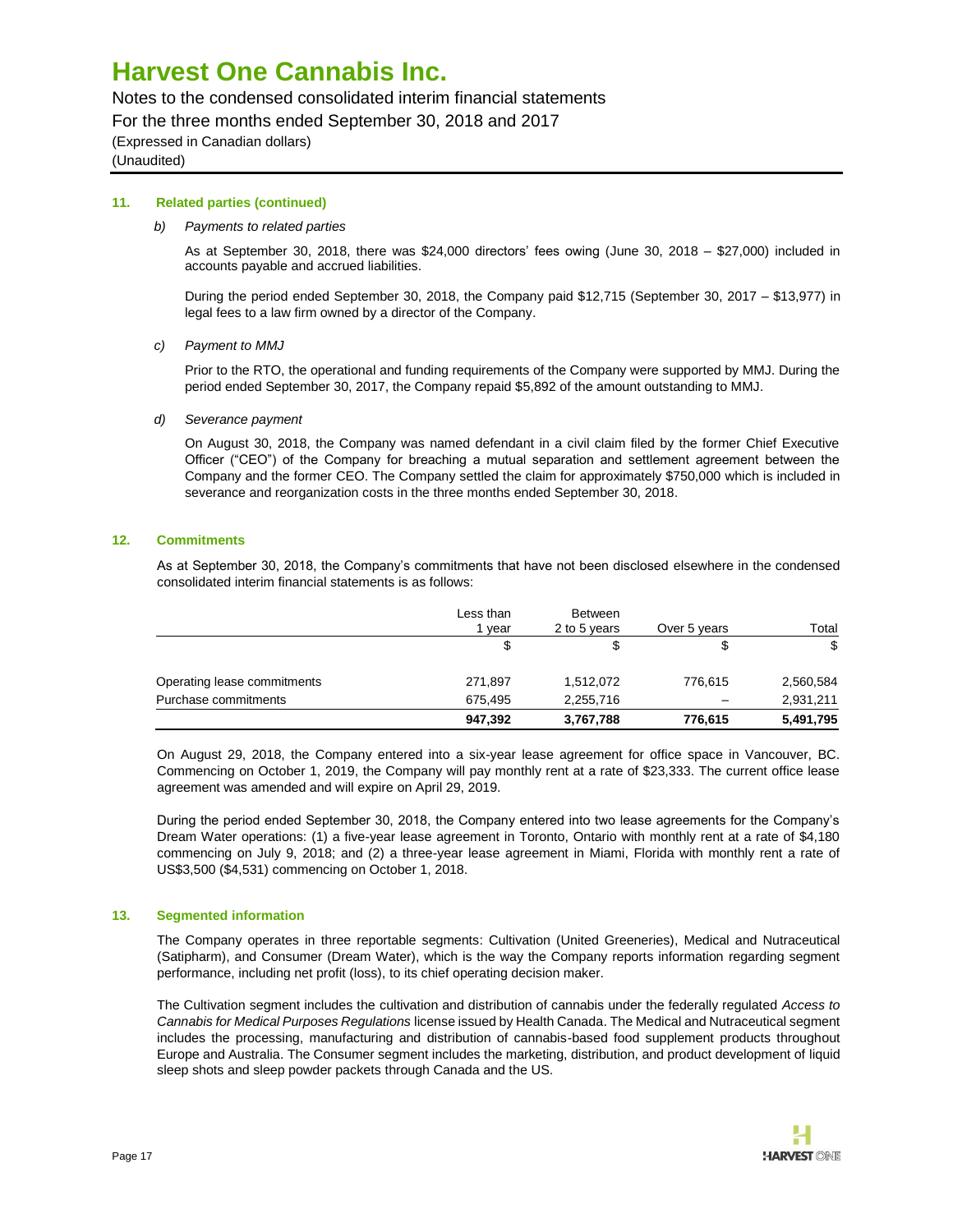Notes to the condensed consolidated interim financial statements For the three months ended September 30, 2018 and 2017 (Expressed in Canadian dollars) (Unaudited)

### **13. Segmented information (continued)**

The segments for the three months ended September 30, 2018 and 2017 are as follows:

| Three months ended September 30, 2018                     |                    |                                            |                 | Three months ended September 30, 2017 |               |                   |                              |                          |                          |             |
|-----------------------------------------------------------|--------------------|--------------------------------------------|-----------------|---------------------------------------|---------------|-------------------|------------------------------|--------------------------|--------------------------|-------------|
|                                                           | <b>Cultivation</b> | <b>Medical and</b><br><b>Nutraceutical</b> | <b>Consumer</b> | Corporate                             | Total         | Cultivation       | Medical and<br>Nutraceutical | Consumer                 | Corporate                | Total       |
|                                                           | S                  | \$                                         |                 |                                       |               | \$                |                              | \$                       | \$                       | \$          |
| Revenue                                                   | 607,750            | $\overline{\phantom{a}}$                   | 1,071,541       |                                       | 1,679,291     | $\qquad \qquad -$ | 174,544                      |                          | $\overline{\phantom{m}}$ | 174,544     |
| <b>Production costs</b><br>Inventory expensed to cost of  | (647, 777)         |                                            |                 |                                       | (647, 777)    | (558, 523)        |                              |                          | $\overline{\phantom{m}}$ | (558, 523)  |
| sales                                                     | (33,232)           | $\overline{\phantom{a}}$                   | (1, 126, 478)   | -                                     | (1, 159, 710) | $\qquad \qquad -$ | (152, 316)                   | $\overline{\phantom{0}}$ | $\qquad \qquad -$        | (152, 316)  |
| Gross profit (loss) before fair<br>value adjustments      | (73, 259)          | -                                          | (54, 937)       |                                       | (128, 196)    | (558, 523)        | 22,228                       |                          | $\overline{\phantom{m}}$ | (536, 295)  |
| Realized fair value amounts<br>included in inventory sold | (503, 446)         |                                            |                 |                                       | (503, 446)    |                   |                              |                          |                          |             |
| Change in fair value of<br>biological assets              | 1,209,739          |                                            |                 |                                       | 1,209,739     | 530,127           |                              |                          |                          | 530,127     |
| Gross profit (loss)                                       | 633,034            | -                                          | (54, 937)       |                                       | 578,097       | (28, 396)         | 22,228                       |                          |                          | (6, 168)    |
| Other operating expenses                                  | (607, 553)         | (453, 953)                                 | (1,280,307)     | (4,053,592)                           | (6, 395, 405) | (256, 687)        | (191, 672)                   |                          | (1, 357, 383)            | (1,805,742) |
| Profit (loss) from operations                             | 25,481             | (453, 953)                                 | (1, 335, 244)   | (4,053,592)                           | (5,817,308)   | (285,083)         | (169, 444)                   | —                        | (1, 357, 383)            | (1,811,910) |
| Net finance costs                                         | (1, 499)           | (652)                                      | (3, 394)        | (1,755)                               | (7, 300)      | (1,526)           | (442)                        |                          | 27                       | (1, 941)    |
| Foreign exchange                                          |                    | 34,790                                     | 64              | (5, 720)                              | 29,134        |                   | (74, 333)                    |                          | $\overline{\phantom{m}}$ | (74,333)    |
| Net profit (loss)                                         | 23,982             | (419, 815)                                 | (1, 338, 574)   | (4,061,067)                           | (5,795,474)   | (286, 609)        | (244, 219)                   | —                        | (1,357,356)              | (1,888,184) |
| <b>Total assets</b>                                       | 18,710,894         | 1,236,078                                  | 35,598,926      | 48,627,776                            | 104,173,674   | 21,793,381        | 707,086                      | —                        | 313,228                  | 22,813,695  |
| <b>Total liabilities</b>                                  | 496,307            | 142,486                                    | 1,443,791       | 1,427,783                             | 3,510,368     | 620,558           | 79,381                       | —                        | 164,191                  | 864,130     |